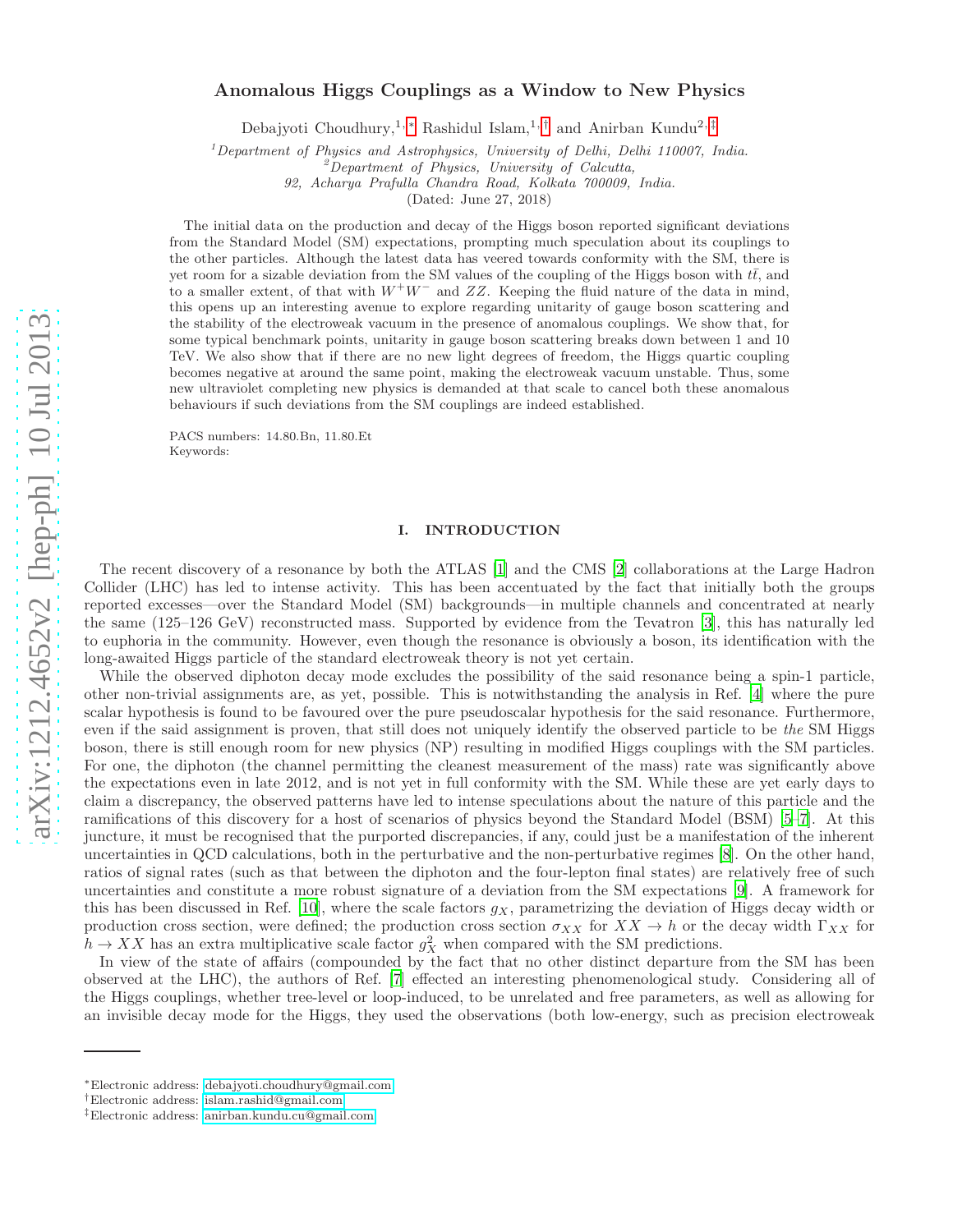observables, as well as the recent data) to obtain a best fit to the same. In as much as no underlying physics assumptions (other than Lorentz invariance) were made for this sector  $(i.e.,$  no patterns were imposed on the anomalous couplings of the Higgs, whether to the gauge bosons or to the fermions), this constitutes, perhaps, the most general investigation to the possible nature of physics just beyond the SM scale.

One might parametrize the Higgs effective coupling to  $t\bar{t}$  and gauge bosons to be

<span id="page-1-1"></span>
$$
\mathcal{L}^{eff} = e^{i\delta} g_t \frac{\sqrt{2} m_t}{v} h \bar{t} t + g_W \frac{2m_W^2}{v} h W^+_\mu W^{\mu -} + g_Z \frac{m_Z^2}{v} h Z_\mu Z^\mu , \tag{1}
$$

where v is the vacuum expectation value (VEV) of the Higgs. Within the SM,  $g_t$ ,  $g_W$  and  $g_Z$  all equal unity. Allowing these couplings (as also others, which are not germane to the discussions here) to vary independently, Ref. [\[7](#page-14-0)] finds that the "best fits", according to data available in early July 2012, are given by

<span id="page-1-0"></span>(F1): 
$$
g_t = -0.6
$$
  
\n(F2):  $g_t = -1.3$   
\n(F3):  $g_t = -1.05 e^{0.55 i}$   
\n $g_W = 1.07$   
\n $g_W = 1.07$   
\n $g_Z = 1.07$   
\n $g_Z = 1.07$   
\n $g_Z = 1.07$   
\n $g_Z = 1.07$   
\n $g_Z = 1.07$ 

The fits F1 and F2 were performed holding  $g_t$  to be real. Similarly, F2 and F3 demanded custodial symmetry. The constraint on custodial symmetry breaking, given by the oblique parameter  $T$ , is so strong that it is natural to impose  $g_W = g_Z$ . Note that for these points, all the other parameters were held at their best fit values respectively and not at the SM values.

One must, however, be aware of the fact that the rapid influx of data makes the best fit points vulnerable to change even over a very short period of time, and analyses based on the latest data present in Moriond 2013 are now available in the literature [\[11](#page-14-4)[–13\]](#page-14-5). For example, Ref. [\[11\]](#page-14-4) obtained  $g_V (= g_W = g_Z) = 1.04 \pm 0.03$  and  $g_t = 1.1^{+0.9}_{-3.0}$ , assuming the custodial symmetry and using all Higgs production and decay data along with electroweak precision observables; whereas not imposing this symmetry leads to [\[12\]](#page-14-6)  $g_W = 0.91 \pm 0.15$  and  $g_Z = 1.02 \pm 0.13$ . Note that while our benchmark points F1–F3 may no longer remain the best fit values, they are still within the 95% allowed range. One should also bear in mind that the internal disagreements between the various data sets cannot yet be wished away and the accumulation of further data can swing the pendulum either way. Furthermore, the deviations allowed for by even the Moriond data are quite significant. In particular, the top quark Yukawa coupling still has a very large uncertainty and can potentially be negative. In fact, such a negative coupling, and consequently a constructive interference between the top-mediated and the W-mediated triangle diagrams (in place of a destructive interference as in the SM), was touted to be a plausible way out from the apparent excess in  $Br(h \to \gamma\gamma)$  in July 2012 data. The effects of such anomalous top Yukawa coupling already received attention much before the discovery of the Higgs boson, e.g., in the context of baryogenesis [\[14\]](#page-14-7) or unitarity violation in gauge boson scattering [\[15](#page-14-8)]. The latter will be particularly relevant for our subsequent discussion.

As the exact nature of the "best fit" would again change once more data is included in the fit, we do not consider the cases of Eq. [\(2\)](#page-1-0), or even the later values, to be sacrosanct, but treat them only as indicative of such fits. It is worth noting that once custodial symmetry is imposed, the deviations from the SM, viz.  $\delta g_{W,Z}$  ( $\equiv g_{W/Z} - 1$ ) are much smaller than  $\delta g_t$  (this also holds, albeit weakly, for F1). Although still larger than what naive dimensional analysis would suggest (for a new physics scale  $\gtrsim 500$  GeV), such  $\delta g_{W,Z}$  could, presumably, be the result of quantum corrections (possibly, though, in a theory that is either strongly coupled or has a non-trivial ultraviolet completion). The large change of  $\delta g_t$  is, however, a more complicated story and constitutes the bulk of this paper.

One notes that such a change is also indicated in ATLAS and CMS analyses [\[16](#page-14-9), [17](#page-14-10)] based on their data and the formalism developed in Ref. [\[10\]](#page-14-3). Taking  $g_t = g_b = g_\tau$  and  $g_W = g_Z$  (so that the custodial symmetry is respected), the ATLAS Collaboration found, within 68% confidence limit,

$$
g_t \in [-1.0, -0.7] \cup [0.7, 1.3], \quad g_W \in [0.9, 1.0] \cup [1.1, 1.3]. \tag{3}
$$

The CMS Collaboration, on the other hand, found the best fit at  $(q_t, q_V) \approx (-0.7, 0.9)$ . However, each of the two collaborations analysed only their own data set, and also did not consider the possibility that the Higgs could decay into any new particles. Thus, the fit in [\[7\]](#page-14-0) encompasses a wider amount of data. With this caveat, it is easy to appreciate the relatively minor differences in the fits.

While the process of pinning down the various couplings of the Higgs continues as data pour in, it is also necessary to subject our observations to theoretical consistency checks. For example, one important role of the Higgs boson is to ensure partial wave unitarity in various  $2 \rightarrow 2$  scattering processes. The role of longitudinal WW scattering, for example, in unveiling possible new physics in anomalous gauge self-interaction, even in the absence of any well-defined resonance, has been discussed in Ref. [\[18\]](#page-14-11). If the couplings of the Higgs turn out to have non-standard values, then the fine balance required for unitarity is destroyed, and one has to set a cut-off scale for the theory [\[19\]](#page-14-12). In this work, we derive values of this cut-off scale for various levels of departure of the Higgs-fermion-antifermion interactions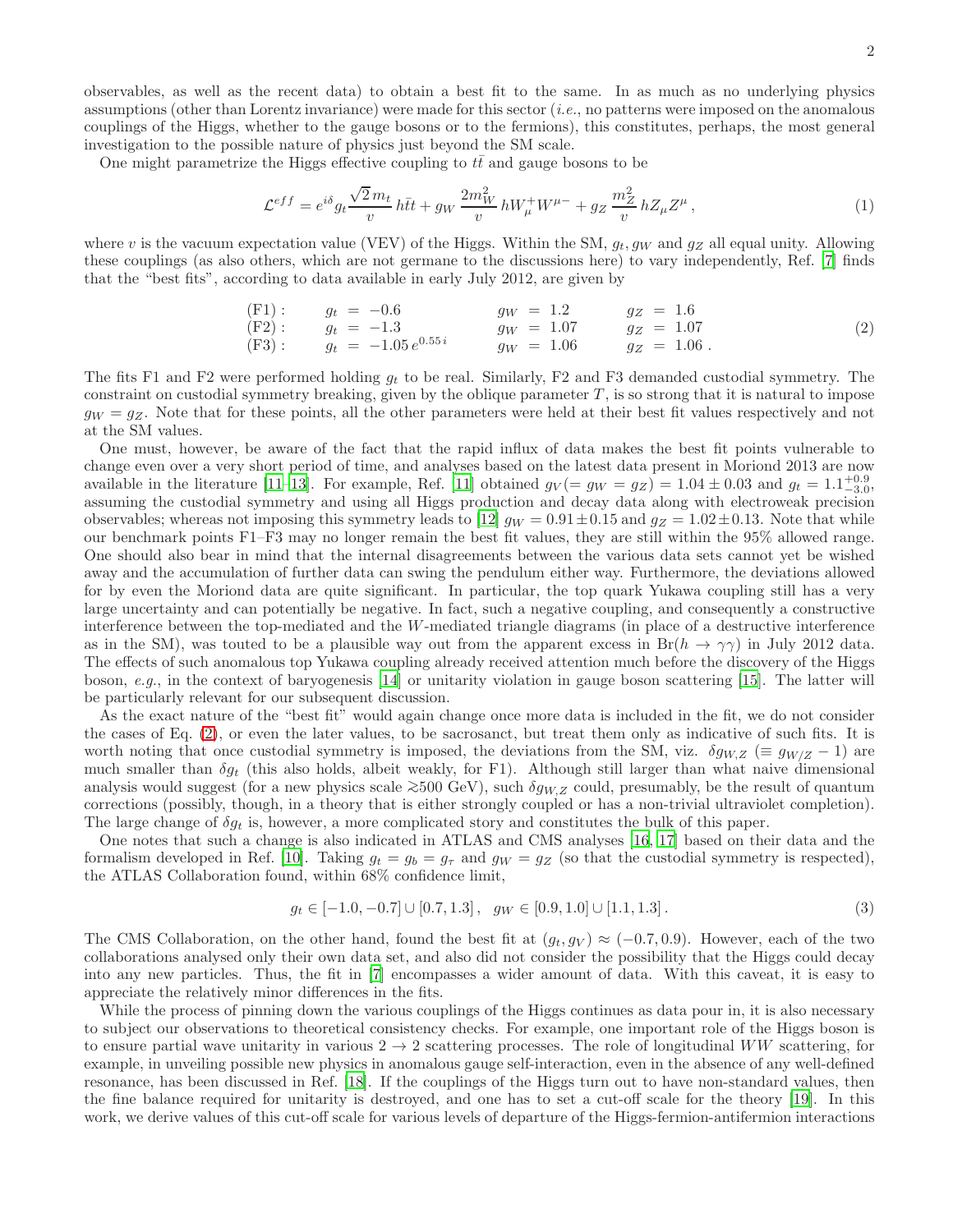from their standard values. Side by side, we also examine the implications of such modified interaction strengths on the issue of vacuum stability (essentially arising from the radiatively corrected quartic coupling potentially turning negative). And, based on the above considerations, we make some remarks on how the existence of additional particles can restore balance to the whole scenario, if indeed the recently observed scalar has anomalous coupling strengths.

The rest of the paper is arranged as follows. In Section [II,](#page-2-0) we discuss some theoretical issues pertaining to the choice of these best-fit points; in particular, we would like to spend some time on the point F3, which includes a nontrivial phase in the top Yukawa coupling. In Section [III,](#page-3-0) we discuss the unitarity of  $WW \to t\bar{t}$  and  $ZZ \to t\bar{t}$ scattering with such benchmark points. The evolution of the scalar quartic coupling is discussed in Section [IV.](#page-7-0) While we do not go into details about models that can produce such effective couplings, some relevant remarks are made in Section [V.](#page-8-0) We summarize and conclude in the Section [VI.](#page-10-0) Some calculational details as well as a compendium of necessary formulae are put in the appendices.

### <span id="page-2-0"></span>II. SOME THEORETICAL ISSUES

Let us first make a few comments on the point F3, where a complex top Yukawa coupling is indicated. This immediately raises very pertinent and interesting questions as to the possible sources of such an anomalous coupling. While mixing effects (whether in the Higgs sector or in the fermion sector) can and do cause significant deviations in the coupling, the magnitude of the deviation is never so large unless the new states are both very light and have complicated quantum number assignments. Similarly, such a large anomalous coupling is not expected from loopcorrections (owing to some as-yet-unobserved states) unless the said sector couples very strongly to the observed one<sup>1</sup>. In particular, the existence of a non-zero  $\delta$  in Eq. [\(1\)](#page-1-1) ostensibly renders the Hamiltonian to be non-Hermitian. Although this, at the first glance, would seem to lead to non-unitary time evolution, it has been shown that field theories based on a non-unitary Lagrangian [\[20](#page-14-13)] could accommodate a unitary S-matrix. This, however, requires a redefinition of the metric in the Hilbert space, and with such a modified metric, the S-matrix is unitary if all stable particles have a positive-definite norm. Such a redefinition, however, requires that propagators and Feynman diagrams (indeed, the entire perturbation theory) be redefined adequately [\[21\]](#page-14-14). This introduces a whole new panoply of problems, such as those dealing with electroweak precision measurements as well as classic tests of quantum electrodynamics such as the Lamb shift or anomalous magnetic moment of the electron (and, its cousin, the muon). This seems to be too big a price to pay and we shall, hence, turn our attention to simpler alternatives.

As is well-known, such an absorptive part can arise from loop-corrections within a Hermitian theory if there exists an intermediate state that can be on-shell. However, the existence of such a state begs many questions. For one, such particles would necessarily be light and should have manifested themselves not only in Higgs decays, but also in other collider processes. This is particularly so, for, by definition, such a state would be part of an  $SU(2)_L$  doublet, which, in turn, would immediately call for similar contributions to the absorptive parts of other effective vertices (with or without the Higgs). Not only this, such a light state should have been produced directly too. In particular, the  $SU(2)_L$  antecedents would have required that they be produced at a clean environment such as LEP-II (as also the Tevatron). No signs of either such production, or the inducing of absorptive parts in other couplings have yet been observed. Similarly, one cannot ascribe this phase due to say, an exchange of an unknown (set of) particle in the "t-channel" of a loop with the on-shell particles being some light SM state such as the b. Although a phase can appear in such a case, it actually encapsulates the final state rescattering of the said light particles (i.e.  $h \to b\bar{b}$ , with  $b\bar{b}$  rescattering, in howsoever complicated a fashion, to the final state of interest, viz.  $\gamma\gamma$ ), and has little to do with an effective  $ht\bar{t}$  vertex.

Furthermore, the very act of calculating loops with such an ansatz for the origin of the phase (as attempted in the literature) is fraught with danger. An effective theory can be obtained (starting from an ultraviolet completion) only on integrating out fields more massive than the scale at which the effective theory is being utilized. By its very definition, then, the light fields that ostensibly led to the phase cannot be integrated out and must be included in all loop corrections, whether for the Higgs production and/or decay, or for processes involving other particles, such as the Z. Such inclusion will, naturally, lead not only to significant changes in such observables, but, most often, tend to cancel the effect of the phase (seeing that it is absent in the complete theory and was but an artefact of a perturbative calculation).

It should also be realized that, for  $m_h \sim 125 \,\text{GeV}$ , the top quark lines at this vertex cannot be on the positive energy mass-shell. Thus, the application of Cutkowsky rules is not straightforward; nor is the identification of  $\delta$  with the discontinuity across a cut arising from a physical region singularity. In other words, the existence of a non-zero  $\delta$ 

<sup>&</sup>lt;sup>1</sup> This observation applies equally to fit F1 as well as to  $q_t$  of F2.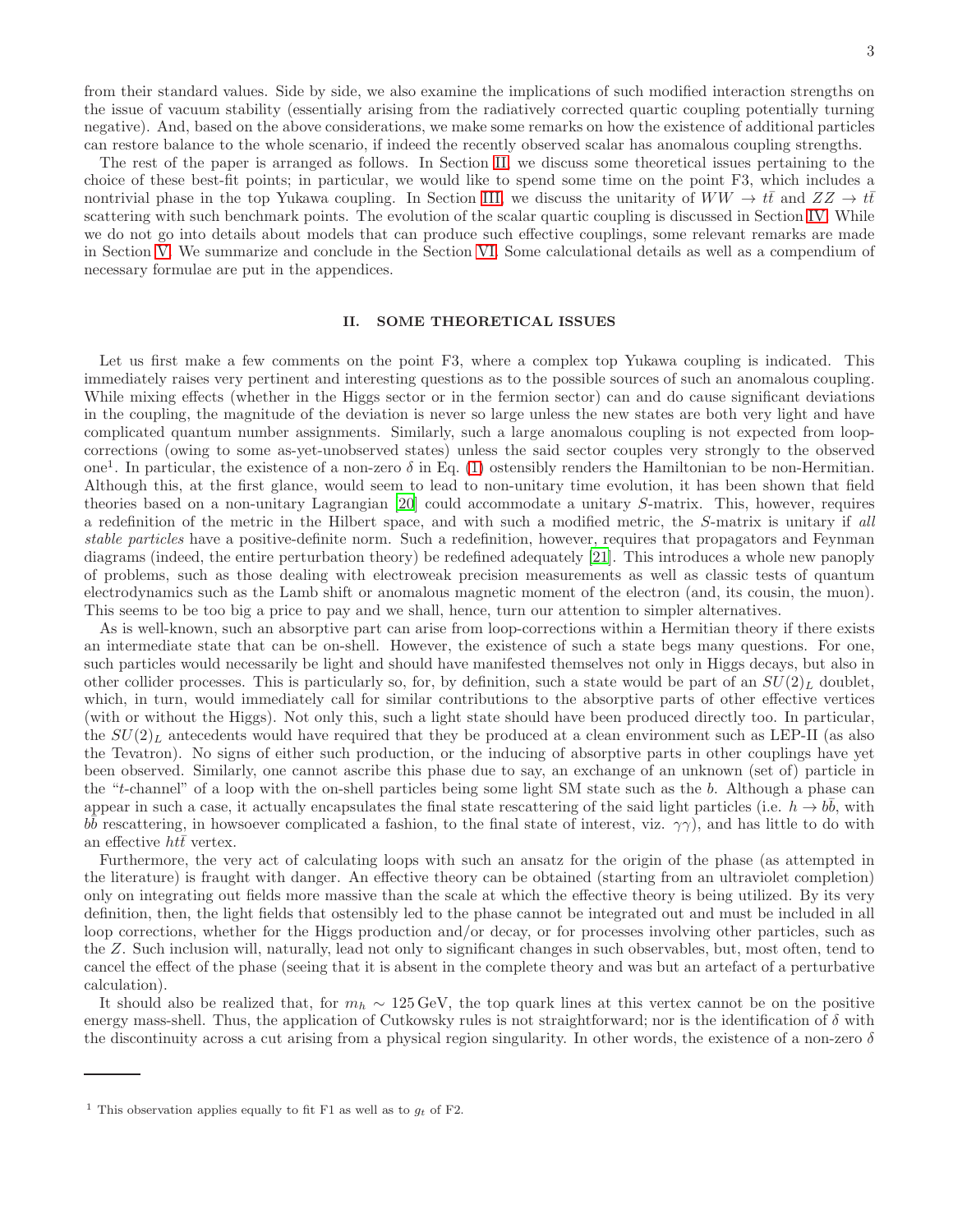in Eq. [\(1\)](#page-1-1) cannot be motivated from any simple physics. Indeed, such non-Hermiticity is a subtle issue in quantum field theory [\[21](#page-14-14)], and even if such a phase were to occur due to some hidden sector exchanges, we cannot include it in an effective Lagrangian (which is a must for any loop calculations) in any straightforward manner. We shall, henceforth, consider the top Yukawa coupling to be real, albeit admitting the possibility of an anomalous component to it. Thus, our benchmark point F3 will be parametrized by  $(g_t, \delta) = (-1.05, 0)$ . Note that this does not invalidate Ref. [\[7](#page-14-0)], for when they hold  $\delta = 0$ , they still find that the best fit requires  $g_t \neq 1$  with the deviation from the SM being substantial<sup>2</sup>.

It is interesting to note that a nonzero phase had been introduced earlier in the top Yukawa coupling, albeit in a different context [\[14\]](#page-14-7). Wishing to incorporate CP violation in this interaction (motivated by a desire to address baryogenesis), the authors of Ref. [\[14\]](#page-14-7) augmented the SM Lagrangian by an effective operator of the form

$$
\delta \mathcal{L} = c_{\phi} e^{i\xi} \bar{Q}_L t_R \Phi + h.c \tag{4}
$$

where  $c_{\phi}$  denotes a (real) effective coupling owing its origin to higher-dimension terms. In the unitary gauge, this yields

$$
c_{\phi} \bar{t} \left[ \cos \xi + i \sin \xi \gamma_5 \right] t h \tag{5}
$$

over and above the SM term. Clearly, a non-zero  $\xi$  leads to CP violation. This coupling, though, is markedly different from the ansatz of Ref. [\[7\]](#page-14-0), as it emanates from an Hermitian effective Lagrangian unlike in the other case. Furthermore, the pseudoscalar term (which, essentially, is the only one to see a non-zero value of the phase  $\xi$ ) in the coupling above contributes only incoherently to  $h \to \gamma\gamma$  and is, thus, of little consequence (at least within the effective theory paradigm).

An anomalous top Yukawa coupling (even if real) brings in its own complications. Within the SM, all couplings are dictated by gauge invariance<sup>3</sup>. While deviations are indeed possible once one enlarges the ambit of the theory, gauge invariance would require that these either be associated with higher-dimensional effective operators, or be the consequence of mixings between states (were new states to be admitted). Each of these eventualities would imply correlated deviations in other couplings, and, on occasions, the introduction of new ones. Any uncorrelated deviation, such as that of Eq. [\(1\)](#page-1-1) can only be the result of an additional term in the Lagrangian of the form

<span id="page-3-1"></span>
$$
\mathcal{L}_{\text{eff}} = \mathcal{L} + \mathcal{L}_{\text{anom}} \qquad \mathcal{L}_{\text{anom}} = (g_t - 1) \frac{\sqrt{2} m_t}{v} h \bar{t} t \tag{6}
$$

where, for simplicity, we have chosen  $\delta = 0$ . Such a term, of course, explicitly breaks  $SU(2)_L \otimes U(1)_Y$ . While its inclusion may seem to militate against the gauge dogma, note that Eq. [\(6\)](#page-3-1) could just represent the relevant part of the BSM physics, with other terms being hidden for unknown reasons. Thus, the breaking of gauge invariance might be an artefact of restricting ourselves to be close to the augmented SM, which acts only as a low-energy effective theory, while gauge invariance is again restored when we go to the full theory at a high energy. In the effective theory, due to the apparent loss of gauge invariance, the mass and the Yukawa coupling of the fermions, in particular the top quark, get decoupled, and this apparent loss has other profound implications. As is well known, unitarity in gauge boson scattering (in particular, the longitudinal modes) is inextricably linked to gauge invariance. While any loss of unitarity due to  $\mathcal{L}_{\text{anom}}$  could, in principle, be restored on inclusion of other terms in  $\mathcal{L}_{\text{eff}}$ , the scale at which such a loss is seen (if one considers  $\mathcal{L}_{\text{anom}}$  alone) would point to the scale of the new theory that underlies such a deviation. Similarly, the existence of  $\mathcal{L}_{\text{anom}}$  would have non-trivial consequences for the renormalization group evolution of the couplings in the theory as well for considerations such as the stability of the vacuum.

### <span id="page-3-0"></span>III. UNITARITY BOUNDS

#### A. Unitarity and  $q_{W,Z}$

In a phenomenological study of the Higgs boson, while all its couplings could be varied independently [\[7\]](#page-14-0), it makes sense to concentrate on the dominant ones. Within the SM, these are the ones with the top quark and the weak gauge

<sup>&</sup>lt;sup>2</sup> Indeed, we find the admission of a non-zero  $\delta$  to be rather unwarranted, given that the  $\chi^2$ -distribution is very flat for  $0 < \delta < 1$  (see Fig. 4 of Ref. [\[7\]](#page-14-0)).

<sup>3</sup> For example, the Yukawa couplings are uniquely given in terms of the masses.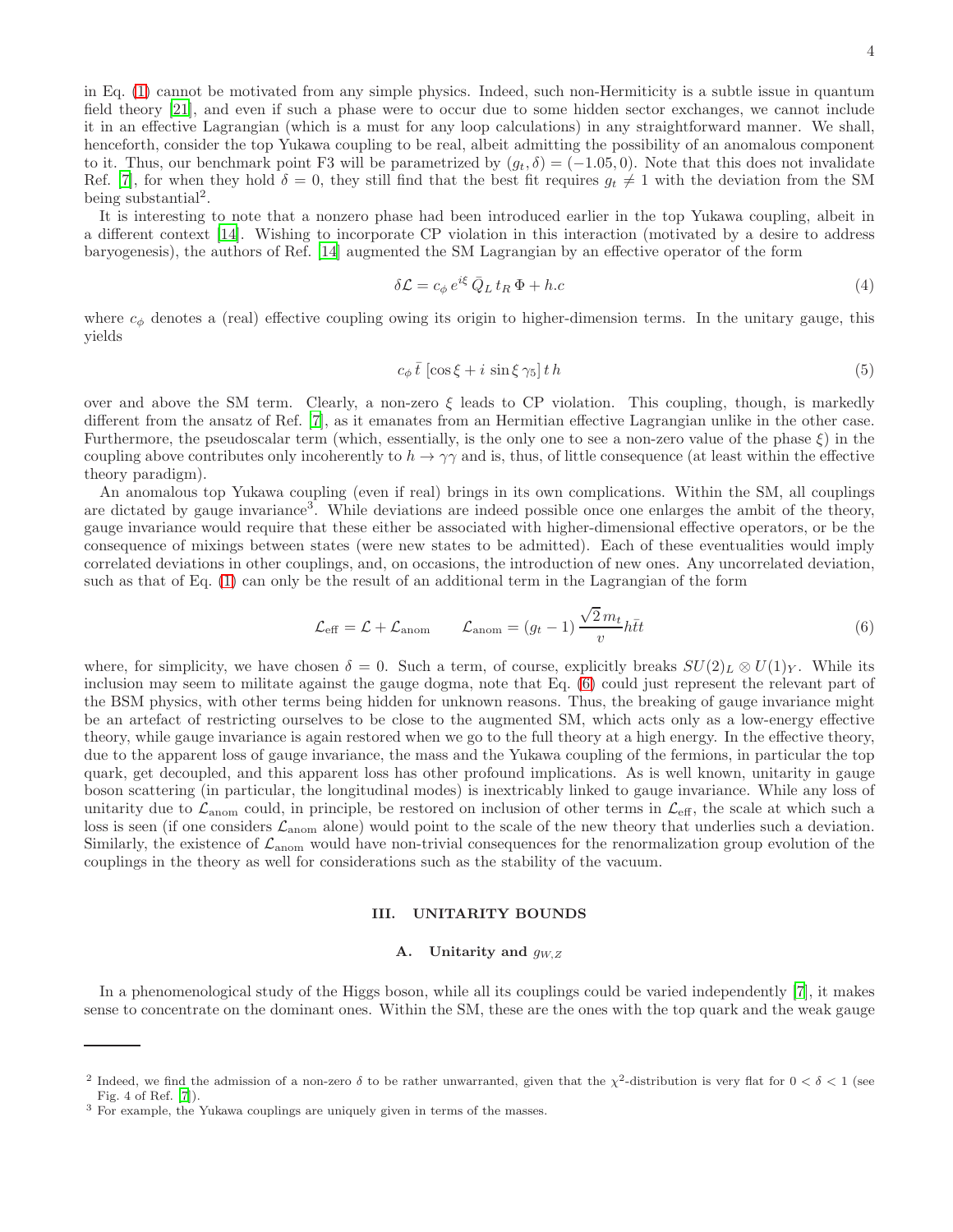bosons. Maintaining the Lorentz structures to be identical to those within the SM, these can be parametrized as in Eq. [\(1\)](#page-1-1), but categorically with  $\delta = 0$ .

Clearly the effective Lagrangian in Eq. [\(1\)](#page-1-1) would have non-trivial effects on a host of scattering processes, notably on  $V_1V_2 \rightarrow V_3V_4$  where  $V_i = W^{\pm}$ , Z. As is well-known, partial wave unitarity for such scattering processes depends crucially on the couplings being those mandated by  $SU(2)_L \otimes U(1)_Y$  invariance alongwith renormalizability. Thus,  $g_{W,Z} \neq 1$  could, in principle destroy the same for, say,  $W_L^+ W_L^- \to W_L^+ W_L^-$ . This particular scattering proceeds through a set of seven Feynman diagrams, namely a four-point contact interaction, two s-channel diagrams mediated by the  $\gamma$  and the Z (or, in the unbroken symmetry phase, by the  $W_3$ ), two analogous t-channel ones and, finally, one each of s- and t-channel Higgs-mediated diagrams. With the trilinear (quartic) gauge boson vertices scaling as  $k^1$  $(k<sup>0</sup>)$  where k is a typical momentum transfer, and the polarization vector for the longitudinal vector boson going (for large k) as  $\epsilon_{\mu} \sim k_{\mu}/m_W$ , it is obvious that each of the individual pure-gauge diagram contributions to the amplitude goes as  $\mathcal{M}_i \sim s^2/m_W^4$ . The gauge theory antecedents of the vector-boson self-couplings ensure that the leading terms cancel identically leaving behind a  $s/m_W^2$  behaviour. Once the Higgs-mediated diagrams are included, even the  $\mathcal{O}(s)$ contributions cancel, and on integrating the remaining terms over the phase space, one obtains a cross section in consonance with the Froissart bound<sup>4</sup>. Clearly, this cancellation is contingent upon the Higgs couplings being just so, and allowing for  $g_W \neq 1$  would result in additional  $\mathcal{O}(s \delta g_W / m_W^2)$  contributions from the Higgs-mediated diagram to the amplitude resulting in a bad high-energy behaviour. In Fig. [1,](#page-4-0) we show the consequent behaviour of the cross



<span id="page-4-0"></span>FIG. 1: The cross section for  $W^+W^-\to W^+W^-$  as a function of the CM energy, on imposition of a cut  $10°\leq \theta \leq 170°$  on the scattering angle. The left (right) panels refer to unpolarized and  $W_L^+W_L^- \to W_L^+W_L^-$  scattering respectively. The individual curves refer to different values of the WWh coupling  $g_W$  as normalized to the SM value (see Eq. [1\)](#page-1-1).

sections for a few representative values of  $g_W$ . Note that even for small values of  $|g_W - 1|$  that are allowed at present, the cross section grows anomalously and hence it is easy to ascertain that such a theory loses unitarity at a few TeVs at best<sup>5</sup> and a new theory needs to be around, and, by implication, *within the reach of the LHC*.

It might be argued, though, that such a deviation in  $g_W$  could well be accompanied by others in the gauge boson self couplings, evoking memories of a non-linearly realized symmetry, or at the very least, higher-dimensional terms in an electroweak chiral Lagrangian. While it seems plausible that such correlated deviations could preserve unitarity, it can be seen that simultaneous restoration in all possible channels is difficult to achieve within the ambit of phenomenologically acceptable deviations [\[22](#page-14-15)]. However, even if this were to be possible, constraints appear from another sector that we now turn to. This is of particular importance as the deviations  $\delta g_{W,Z}$  in the fits F2 and F3 are relatively small and could shrink further once more data is taken into account.

<sup>4</sup> Although the presence of a massless photon in the t-channel results in a collinear singularity, this does not violate the Froissart bound. Indeed, this singularity disappears (as it should) when higher order corrections are taken into account.

<sup>&</sup>lt;sup>5</sup> It is instructive to note that the loss of unitarity occurs not only for  $g_W > 1$  (corresponding to best fit with custodial symmetry [\[11](#page-14-4)]), but also for  $q_W < 1$  (best fit without custodial symmetry [\[12\]](#page-14-6)).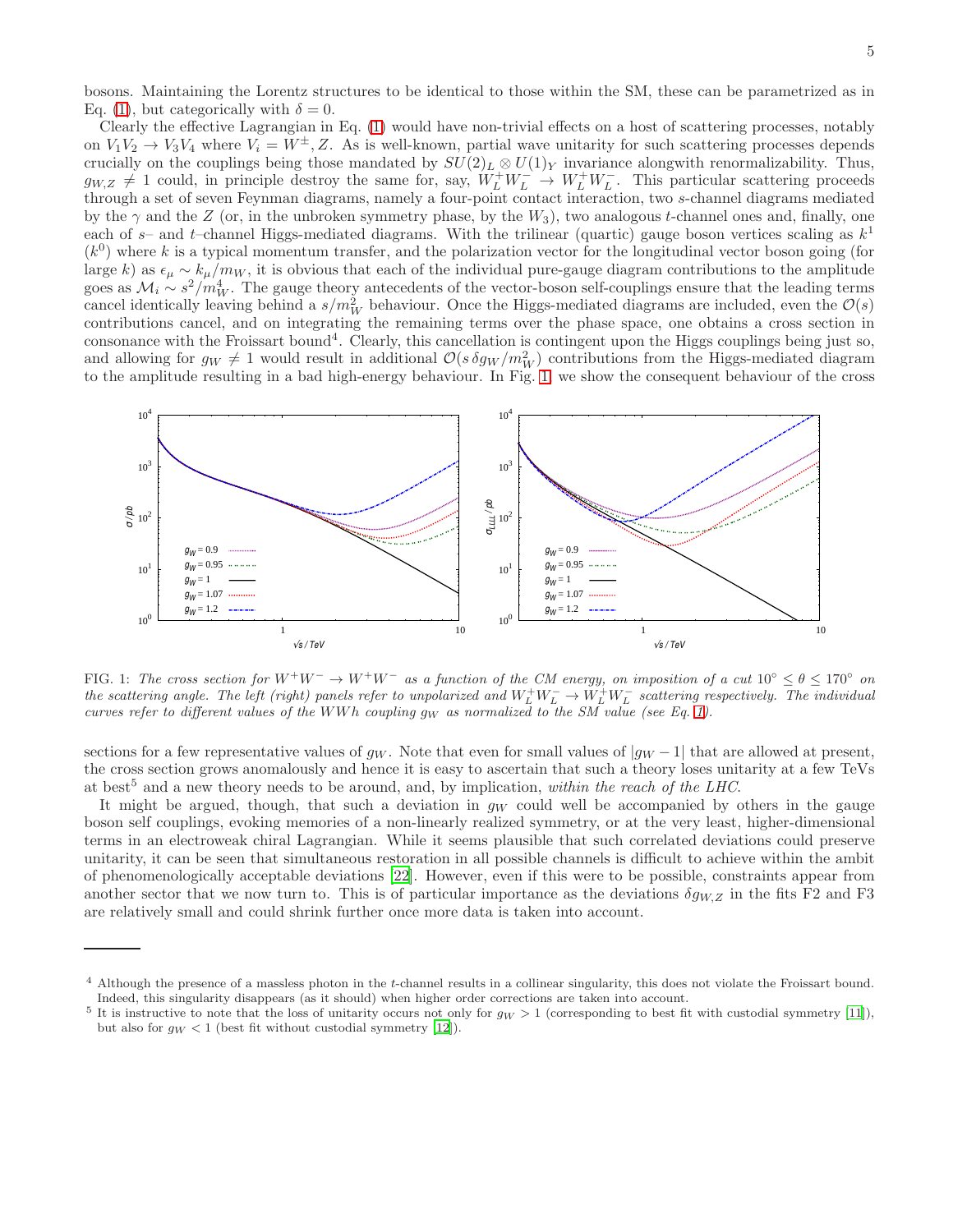#### B. Unitarity and  $g_t$

As already mentioned, of the SM particles, the Higgs couples with an unsuppressed strength only to the weak gauge bosons and the top. We have already discussed the consequences of deviations to the former and, now, concentrate on the latter. In analogy to the discussion in the preceding section, this coupling plays a crucial role in processes such as  $W^+W^- \to t\bar{t}$ , to which the following diagrams contribute:



FIG. 2: Diagrams contributing to the process  $W^+W^- \to t\bar{t}$ .

As can be ascertained from arguments mirroring those in the preceding section, the amplitude that grows most strongly with energy pertains to  $W_L^+ W_L^-$  annihilation to  $t\bar{t}$ . Indeed, the Higgs diagram contribution goes as  $\mathcal{M}_h \propto$ gt gw  $m_t \sqrt{s/m_W^2}$  for  $\sqrt{s} \gg m_t$ . If the coupling  $g_t$  deviates from the SM value, the cancellation of the leading term with the non-Higgs diagrams would be imperfect and the amplitude would grow with energy, thereby violating the Froissart bound at some scale. While it may be argued that it is only the combination  $g_t g_W$  that comes into play, note that the  $\delta g_W$  needed for the fits can neither compensate for the required  $\delta g_t$  nor is such a large deviation consistent with  $WW$  scattering. Similarly, large deviations in the  $Wtb$  vertex can be ruled out from the measurements of single-top production at the Tevatron [\[23\]](#page-14-16) and the LHC [\[24](#page-14-17)], as well as from B physics observables such as the mass difference of neutral B meson eigenstates.

This study is best done in terms of the partial wave amplitudes defined as

$$
a_{\ell} \equiv \frac{1}{32 \pi} \int_{-1}^{1} d \cos \theta \ P_{\ell}(\cos \theta) \ \mathcal{M}(s, \cos \theta; \{m_i, g_i\})
$$

where M is the Lorentz invariant amplitude,  $\theta$  is the scattering angle and  $P_{\ell}(x)$  the Legendre functions. Unitarity demands that

$$
|Re(a_{\ell})| < \frac{1}{2}, \quad \forall \ell
$$

and it is the  $l = 0$  amplitude  $a_0$  that gives the strongest bound. In particular, the most sensitive probe is given by the amplitude for the particular helicity combination

$$
a_0(0,0,1,1) \equiv a_0(W_L^+ W_L^- \to t_+ \bar t_+) ,
$$

with the case for  $a_0(0, 0, -1, -1)$  being identical. Denoting the velocities of the particles in the center-of-mass frame by  $\beta_W$  and  $\beta_t$ , one obtains<sup>6</sup>

<span id="page-5-0"></span>
$$
a_0(0,0,1,1) = \frac{-g^2 m_t \sqrt{s}}{128 \pi m_W^2} \left[ \frac{\zeta_W}{\beta_W \beta_t} [\beta_W (1 - \beta_W^2) - 2a_W \beta_t] + \frac{\zeta_W}{2 \beta_W \beta_t a_W} [\beta_t (1 + \beta_W^2) + a_W \beta_W (1 - \beta_W^2) - 2a_W^2 \beta_t] \ln \frac{a_W - 1}{a_W + 1} + 2g_t g_W \beta_t \frac{s - 2m_W^2}{s - m_h^2} \right]
$$
(7)

<sup>6</sup> The details of the calculations are given in Appendix A.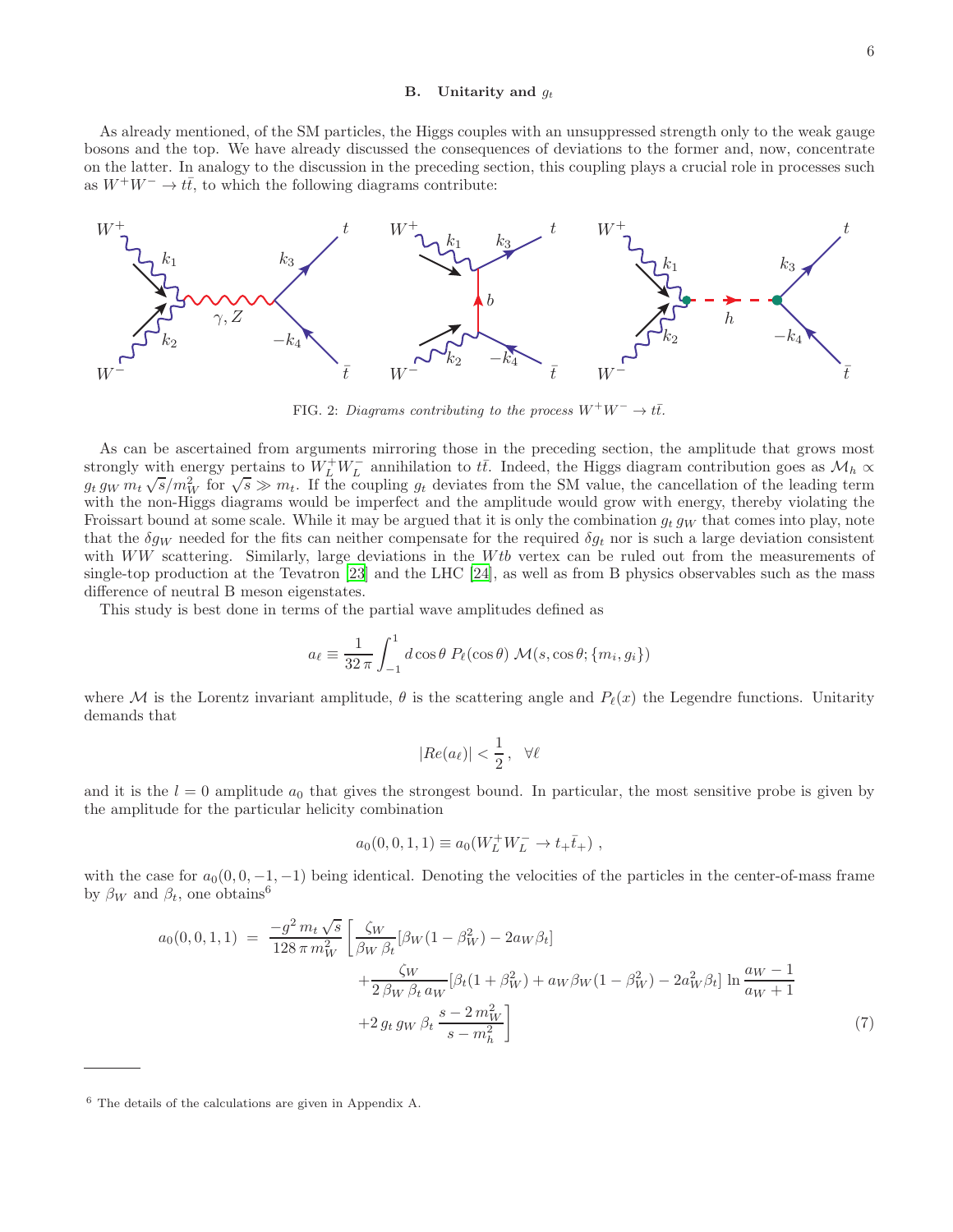where  $a_W = (s - 2m_W^2 - 2m_t^2)/(\beta_W \beta_t s)$  and  $\zeta_W = |V_{tb}|^2 + |V_{ts}|^2 + |V_{td}|^2 = 1$ . We have assumed here that the gauge couplings of the top quark are unaltered<sup>7</sup> from those in the SM. While no direct measurement of the  $Zt\bar{t}$  vertex is available, once one considers the Wtb vertex to be in consonance with the SM (also indicated to be so by a host of observables such as single top production, top decays as well as B-meson phenomenology), custodial symmetry mandates that the  $Zt\bar{t}$  coupling should also be as postulated within the SM. The collinear singularity that appears in the large- $\sqrt{s}$  limit—attested to by the logarithmic term—is identical to that within the SM and disappears once higher order corrections are taken into account. Any violation of unitarity is, then, proportional to the deviation of the product  $q_t q_W$  from unity.



<span id="page-6-0"></span>FIG. 3: Diagrams contributing to the process  $ZZ \to t\bar{t}$ .

In a similar vein, we can consider  $ZZ \to t\bar{t}$ , to which the diagrams of Fig. [3](#page-6-0) contribute. Once again,  $a_0(0, 0, 1, 1)$ proves to be the most sensitive probe. Denoting the coupling of the left–(right–) handed top states with the Z by  $g_L^{Zt}$  $(g_R^{Zt})$ , this is given by

<span id="page-6-1"></span>
$$
a_0(0,0,1,1) = \frac{-m_t \sqrt{s}}{32 \pi m_Z^2} \left[ \frac{(g_L^Zt)^2 + (g_R^Zt)^2}{\beta_Z \beta_t} [\beta_Z(1-\beta_Z^2) - 2a_Z \beta_t] + \frac{(g_L^Zt)^2 + (g_R^Zt)^2}{2 \beta_Z \beta_t a_Z} [\beta_t(1+\beta_Z^2) + a_Z \beta_Z(1-\beta_Z^2) - 2a_Z^2 \beta_t] \ln \frac{a_Z - 1}{a_Z + 1} + \frac{4g_L^Zt g_R^Zt}{\beta_t} + \frac{g_L^Zt g_R^Zt}{\beta_Z \beta_t a_Z} [\beta_t(1+\beta_Z^2) - 2a_Z \beta_Z] \ln \frac{a_Z + 1}{a_Z - 1} + g_t g_Z \frac{g^2}{2c_W^2} \frac{s - 2m_Z^2}{s - m_h^2} \beta_t \right]
$$
(8)

where  $a_Z = (s - 2m_Z^2)/(\beta_Z \beta_t s)$ .

In Fig. [4,](#page-7-1) we show the variation of the aforementioned  $a_0$  with the center-of-mass energy. As expected, a deviation of the couplings from the SM values cause a significant change in the magnitude of  $Re(a_0)$ . Indeed, for the most favourable cases of Ref. [\[7](#page-14-0)] unitarity would be violated at  $\sqrt{s} \gtrsim 4$  TeV, while for the more recent fits [\[11,](#page-14-4) [12\]](#page-14-6), this would get the  $\sqrt{s} \gtrsim 10$  TeV. would occur at  $\sqrt{s} \gtrsim 10$  TeV. In other words, this indicates the maximal energy scale of the effective theory, beyond which a new theory must be operative. which a new theory must be operative.

It might be argued, though, that much of the unitarity violation exhibited in Fig. [4](#page-7-1) may be caused by the shifts in  $g_W$  and  $g_Z$ . As discussed in the preceding section, such deviations are strongly disfavoured by considerations involving gauge boson scattering. Indeed, it can be explicitly checked that the violation of unitarity owes itself to a negative value for the product  $g_t g_W$  (engendered by a negative  $g_t$ ). Furthermore, the particular values chosen for the anomalous couplings were dictated by the 'best fits' corresponding to a set of data that might soon be overwhelmed by new data. In view of this, it is worthwhile to examine the consequences of having a nonzero  $\delta g_t$  alone, while maintaining all other couplings to their SM values. Indeed, as an examination of Eqs. [\(7\)](#page-5-0) and [\(8\)](#page-6-1) suggests, the extent of unitarity violation is determined solely by  $|g_t g_{W/Z} - 1|$ .

In Fig. [5](#page-7-2) we display this data in terms of iso- $Re(a_0)$  contours in the  $g_t g_V - \sqrt{s}$  plane. Only the white part of the figures bounded by the curves  $Re(a_0) = \pm 0.5$  are in consonance with unitarity, and the shaded regions are ruled out. Once again, this shows that even if all the other couplings were left unmolested, a large deviation in  $g_t$  alone would

<sup>&</sup>lt;sup>7</sup> Note that a significant variation from  $\zeta_W = 1$  is strongly disfavoured by constraints from flavour physics.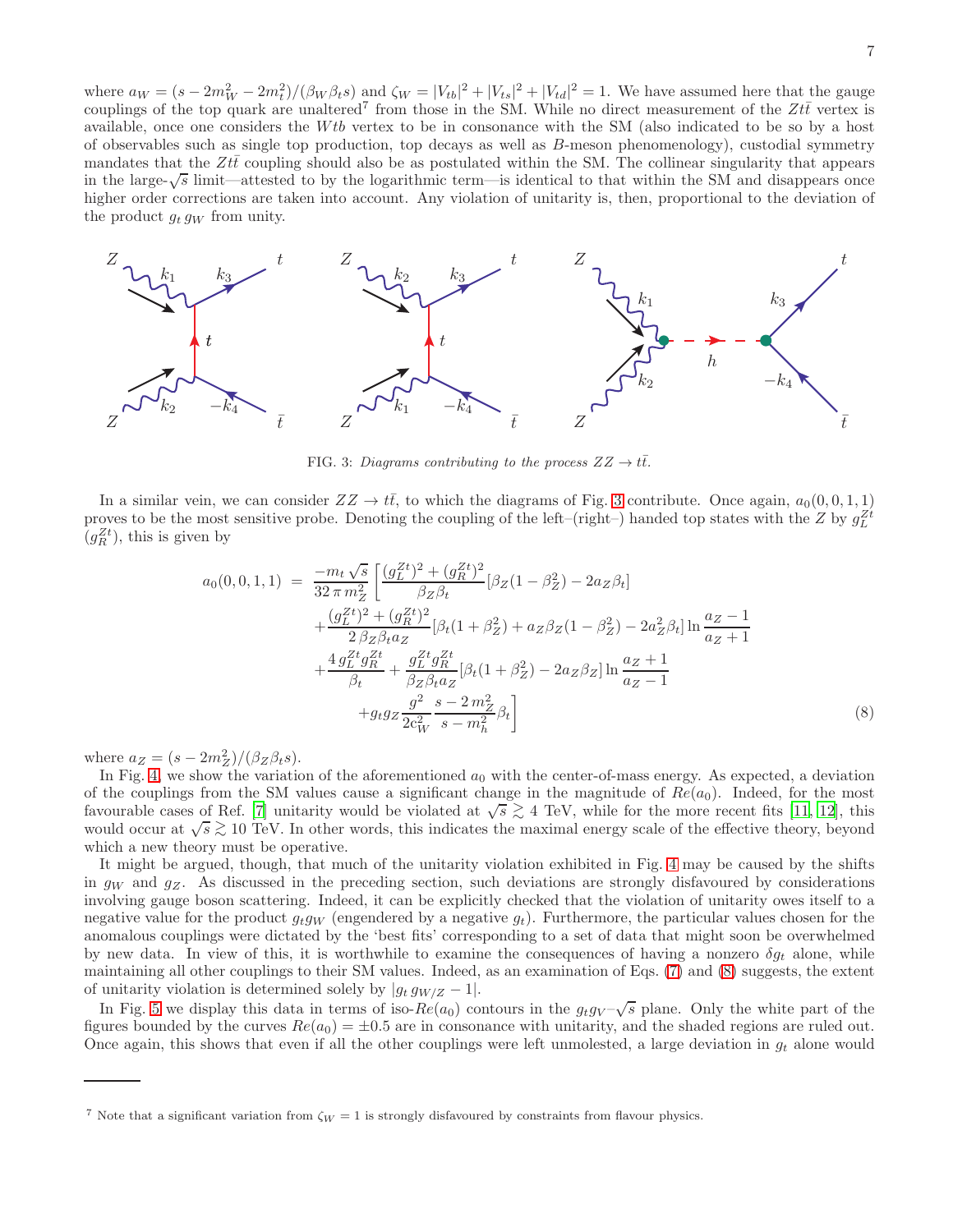

<span id="page-7-1"></span>FIG. 4: The partial wave amplitude as a function of the center-of-mass energy. The left (right) panel corresponds to  $W_L^+W_L^- \rightarrow$  $t_+\bar{t}_+$  (Z<sub>L</sub>Z<sub>L</sub>  $\rightarrow t_+\bar{t}_+$ ). The curve corresponding to  $g_t = g_{W/Z} = 1$  reflect the SM. The black solid line denotes the upper limit from unitarity.

run afoul of unitarity constraints well within a few TeVs. This certainly holds not only for the most favoured values quoted by Ref. [\[7](#page-14-0)] but also for a very large fraction of their 95% C.L. allowed regions.



<span id="page-7-2"></span>FIG. 5: Contours for  $Re[a_0(0,0,1,1)]$  in the g<sub>t</sub>g<sub>V</sub>  $\sqrt{s}$  plane. The left (right) panel corresponds to  $W_L^+ W_L^- \to t_+ \bar{t}_+$  (Z<sub>L</sub>Z<sub>L</sub>  $\to$  $t_+\bar{t}_+$ ). All couplings other than  $g_t$  and  $g_V$  are held to the SM values.

# <span id="page-7-0"></span>IV. VACUUM STABILITY

If the consideration of unitarity persuades us to set some cut-off scale to the SM augmented by the anomalous couplings, it is important to check whether the theory respects all other constraints, experimental as well as theoretical. A case in point is the issue of vacuum stability, which demands that the Higgs quartic coupling has to be positive. Once we allow the possibility of a deviation from the SM Yukawa coupling, namely  $g_t \neq 1$ , the RG evolution for the Higgs quartic coupling  $\lambda$  would be affected too. The RG equation for  $\lambda$  involves only even powers of top Yukawa coupling  $h_t$ , which, with  $\delta = 0$ , is just  $g_t$  times the SM top Yukawa coupling. Thus the sign of  $g_t$  is irrelevant, with the evolution depending only on its magnitude.

We use the two-loop  $\beta$ -function for  $\lambda$ , following Refs. [\[25\]](#page-14-18). For completeness, they are also quoted in Appendix [B.](#page-12-0) We use the two-loop matching conditions, as given in Ref. [\[26\]](#page-14-19), to match the data, *viz.* 

$$
m_Z^{\text{pole}} = 91.1876 \text{ GeV} \qquad \alpha_s(m_Z) = 0.1184 \n m_L^{\text{pole}} = 125.3 \text{ GeV} \qquad \alpha(m_Z) = 1/127.916 \n m_t^{\text{pole}} = 172.9 \text{ GeV} \qquad s_W^2(m_Z) = 0.23116.
$$
\n(9)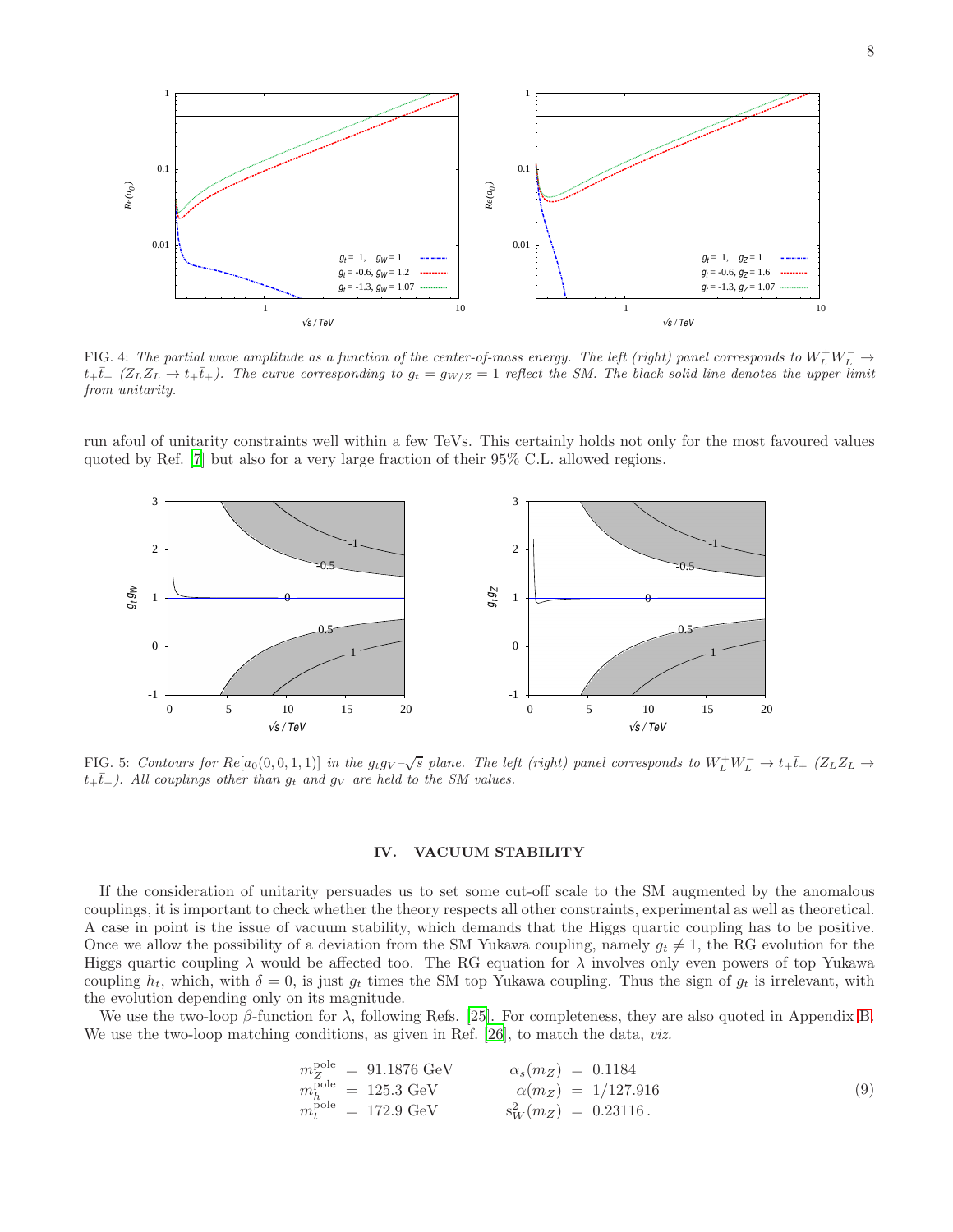to their corresponding values at  $m_t$ .

We show the evolution of the scalar quartic coupling  $\lambda$ , and the top Yukawa coupling, in Fig. [6.](#page-8-1) This shows that the electroweak vacuum might get unstable if  $|g_t|$  is even slightly greater than unity, and the point where the instability sets in depends rather sensitively on  $|g_t|$ . For example, the vacuum becomes unstable at an energy as low as about  $10^4$  GeV for  $g_t = 1.15$ . At the one-loop level, the negative term proportional to  $g_t^4$ , coming from a top-mediated box diagram, is responsible for this. Thus, both F2 and F3 would indicate the presence of new physics  $\sim 10^4$  GeV on this account (the unitarity bounds are stronger, though), while F1 seems to be safe. While these shifts parallel those engendered by the errors on the top quark mass measurement itself, there are subtle differences. For one, the shift in  $|q_t|$  that the fittings favour are much larger than the experimental errors in  $m_t$  (0.6%–1.5% according to various estimates). Moreover, the deployment of the matching conditions in the two cases would differ.

At the same time, we must be cautious about taking these numbers too literally. The calculations hold only if the new physics responsible for the change in the top Yukawa coupling is either above the scale where instability sets in (so that those new degrees of freedom are still frozen), or the effective interaction involves only SM fields but with a new operator structure. In particular, the apparent consistency of F1 cannot be depended on, once the physics responsible for unitarity violation is turned on.



<span id="page-8-1"></span>FIG. 6: Variation of quartic Higgs coupling  $\lambda$  and the top quark Yukawa coupling  $h_t$  with CM energy  $\sqrt{s}$ . Here  $h_t$  is equal to  $q_t$  times the SM top Yukawa coupling.

### <span id="page-8-0"></span>V. CONTEMPLATING POSSIBLE AVENUES

While we have delineated the problems that beset an effective theory wherein the coupling of the recently glimpsed Higgs-like resonance to the top quark, the W and the Z are reset from the SM values to those obtained from phenomenological best fits, we have not indicated any source for the same. For example, the generation of a large (but real) anomalous coupling to be the result of either large quantum corrections or mixings with as yet undetected states. The latter possibility would, of course, require such states to be relatively low-lying, and in fact not too separated from the corresponding known SM states. Were it indeed to be so, all arguments about unitarity or triviality would necessarily need to be revised. Since an exhaustive treatment is not possible owing to the paucity of independent data, as well as the enormity of the task, we examine some simple alternatives. Viewed differently, while the arguments in the previous sections point to the *necessity* of having a relatively low cutoff, we now consider some possible realizations of the same.

Before we delve into the specifics, let us consider some generic issues.

• It might be argued that a negative  $g_t$  would necessitate the existence of a second source of electroweak symmetry breaking and that this would imply relatively light new states. However, a close examination of the same shows that while the first part of the argument does hold, the second depends on implicit assumptions about the new sector. For example, one could well admit a second higgs doublet or a strongly interacting sector (such as topcolor), perhaps coupling only to the top quark. At the cost of some fine tuning (or introduction of additional symmetries, analogous but not identical to those in Little Higgs models), one could easily raise the mass scale for the new particles to a few TeVs. What the preceding arguments do show, however, that, independent of the fine tuning, this scale has to be lower than  $\sim \mathcal{O}(10)$  TeV.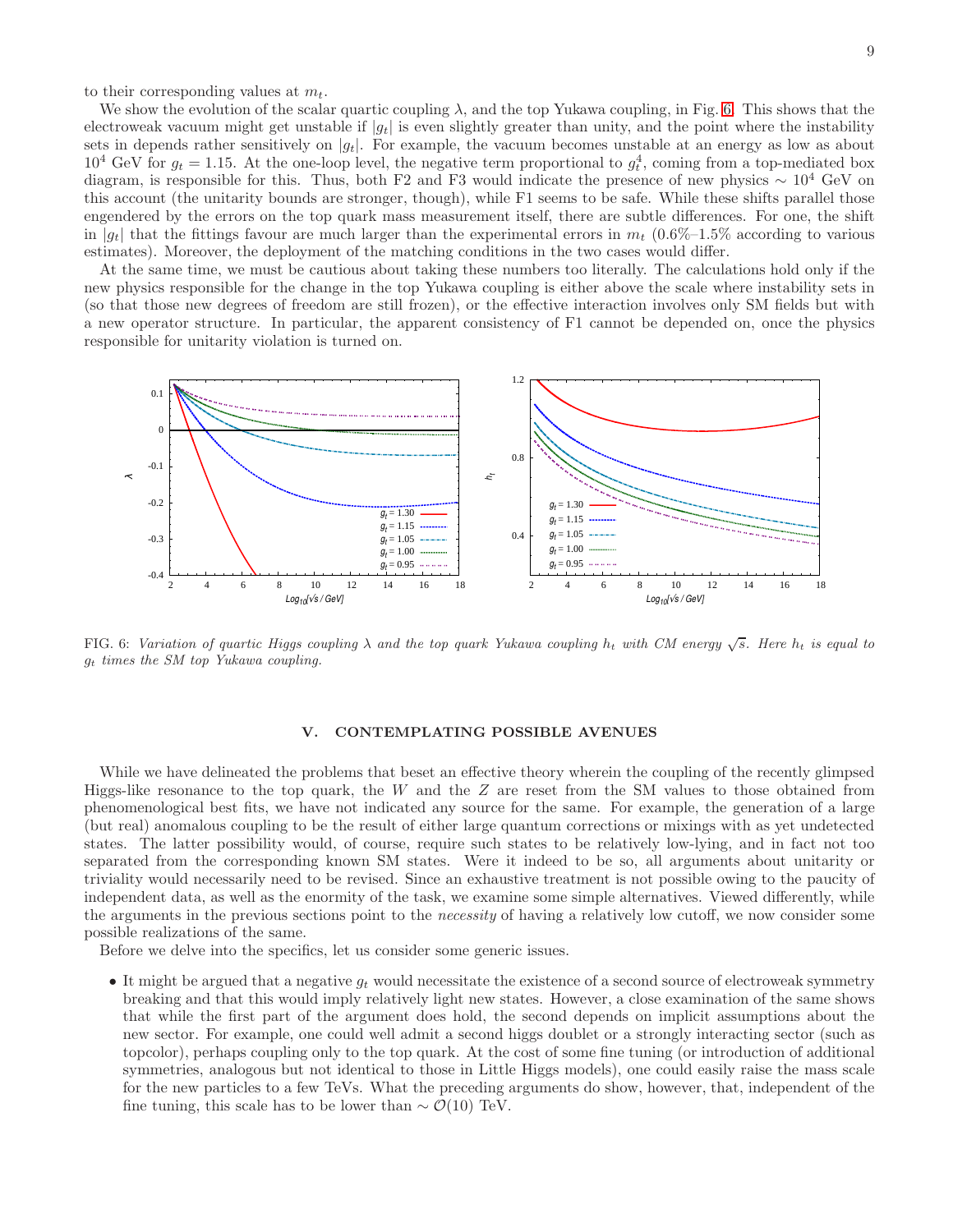• The introduction of any such ultraviolet completion would have an impact on the running of the Higgs quartic couplings. This is irrespective of whether this new sector couples to the SM Higgs at the tree level. This would, presumably, cure the potential problem with vacuum stability. However, unless the entire theory is known, an accurate computation of this effect is not possible, and we will not attempt to do so.

### A. Gauge boson scattering

To begin with, let us consider the effect of  $g_{W/Z} \neq 1$ . While unequal values for  $g_W$  and  $g_Z$  do violate custodial symmetry, the most visible consequences appear in electroweak precision observables and can be neutralized by arranging for compensating custodial breaking in other sectors of the theory. Indeed, this has been included in the fitting of Ref. [\[7](#page-14-0)]. As for the unitarity violation in gauge boson scattering, curing it would require the introduction of additional contributions to the amplitude. The simplest possibility<sup>8</sup> would be to postulate the existence of another scalar, say  $\tilde{h}$ , whose couplings parallel those of h in Eq. [\(1\)](#page-1-1), but with the corresponding couplings being  $\tilde{g}_i$ , viz.

$$
g_W \to \tilde{g}_W, \qquad g_Z \to \tilde{g}_Z. \tag{10}
$$

Assuming that this new scalar has a mass  $\tilde{M} \gg m_h$ , the restoration of unitarity for  $\sqrt{s} \gg \tilde{M}$  would require that

<span id="page-9-0"></span>
$$
\tilde{g}_W^2 + g_W^2 = 1 , \qquad \tilde{g}_Z^2 + g_Z^2 = 1 , \qquad \tilde{g}_W \, \tilde{g}_Z + g_W \, g_Z = 1 , \tag{11}
$$

with the three constraints emanating from considerations of  $W_L^+ W_L^- \to W_L^+ W_L^-$ ,  $Z_L Z_L \to Z_L Z_L$  and  $W_L^+ W_L^- \to$  $Z_LZ_L$  (and crossed processes) respectively. While the requirements might seem trivial at first sight, note that these are actually three conditions on two variables. Moreover, the "best fit points" and, indeed, most of the good fit part of the parameter space found in [\[7](#page-14-0)] requires  $|g_{W/Z}|^2 > 1$ , thereby necessitating negative  $|\tilde{g}_{W/Z}|^2$ . While this roadblock could be circumvented by postulating a wrong sign for the scalar kinetic term, such a solution brings along its own problems. Note, though, that this would still not guarantee the existence of a simultaneous solution to all three of the above constraints. However, the extent of unitarity violation could be minimized so as to push the scale of violation significantly higher.

The situation simplifies considerably if the scalar  $\tilde{h}$  is not an ad hoc degree of freedom, but part of another Higgs multiplet that contributes to electroweak symmetry breaking. While only certain representations would guarantee  $m_W^2 = m_Z^2 \cos^2 \theta_W$  at the tree-level, it is possible, in principle, to arrange multiple vacuum expectation values for a multitude of representations and carefully tune them to maintain this relation [\[27,](#page-14-20) [28\]](#page-14-21). Obtaining effective  $g_{W/Z} > 1$  for at least one such scalar (to be identified with the observed resonance) requires that at least one of these representations must be higher than a doublet [\[28](#page-14-21)]. Typically, though,  $g_W = g_Z$  would not be maintained. It should be realized that, now, it is not just one new scalar that we would have, but an entire multiplet. This, of course, would change eqs.[\(11\)](#page-9-0) to include additional terms, thereby making it easier to satisfy all three conditions. (This is despite the fact that gauge symmetry would relate several of the new couplings.) The behaviour of the potentially offending cross sections (equivalently, the partial wave amplitudes) would change too; interim phases of growth with  $\sqrt{s}$  would be seen, especially as a new Higgs threshold is approached. For very large  $\sqrt{s}$  though, the Froissart bound would be seen to be validated.

Yet another way to obtain  $g_{W/Z} > 1$  is to postulate a new scalar with non-standard kinetic terms for at least one of the two (the new scalar and  $\hat{h}$ ) such that significant kinetic mixing occurs. An example of this is afforded by the radion in warped models [\[28\]](#page-14-21).

From scalars, we turn our attention to vector bosons as restorers. Unitarizing gauge boson scattering in Higgs-less models through the introduction of new vector bosons has been investigated in Refs. [\[29,](#page-14-22) [30](#page-14-23)]. Clearly, the couplings must satisfy certain conditions. In the presence of a Higgs (albeit with altered couplings), the relations of Ref. [\[29,](#page-14-22) [30](#page-14-23)] have to be altered suitably. The required changes are straightforward, at least as far as the scattering of the SM gauge bosons is concerned. It must be noted, though, that the introduction of such vector bosons introduces the possibility of a pair of them emanating from, say,  $W_L^+ \tilde{W}_L^-$  annihilation. The latter scattering would be associated with its own unitarity violation problems, and, just as in the case of the Higgs-less models, one would have to introduce a tower of such gauge bosons. The tower, in principle, is an infinite one and can be truncated only at the cost of admitting unitarity violation at some scale (or, equivalently, appealing to some ultraviolet completion). Similarly, all the trilinear (and quartic) couplings between this set of vector bosons must satisfy sum rules, the character of which will depend on whether they couple to  $\tilde{h}$ .

<sup>8</sup> As explained earlier, we do not consider modification of the gauge boson self couplings.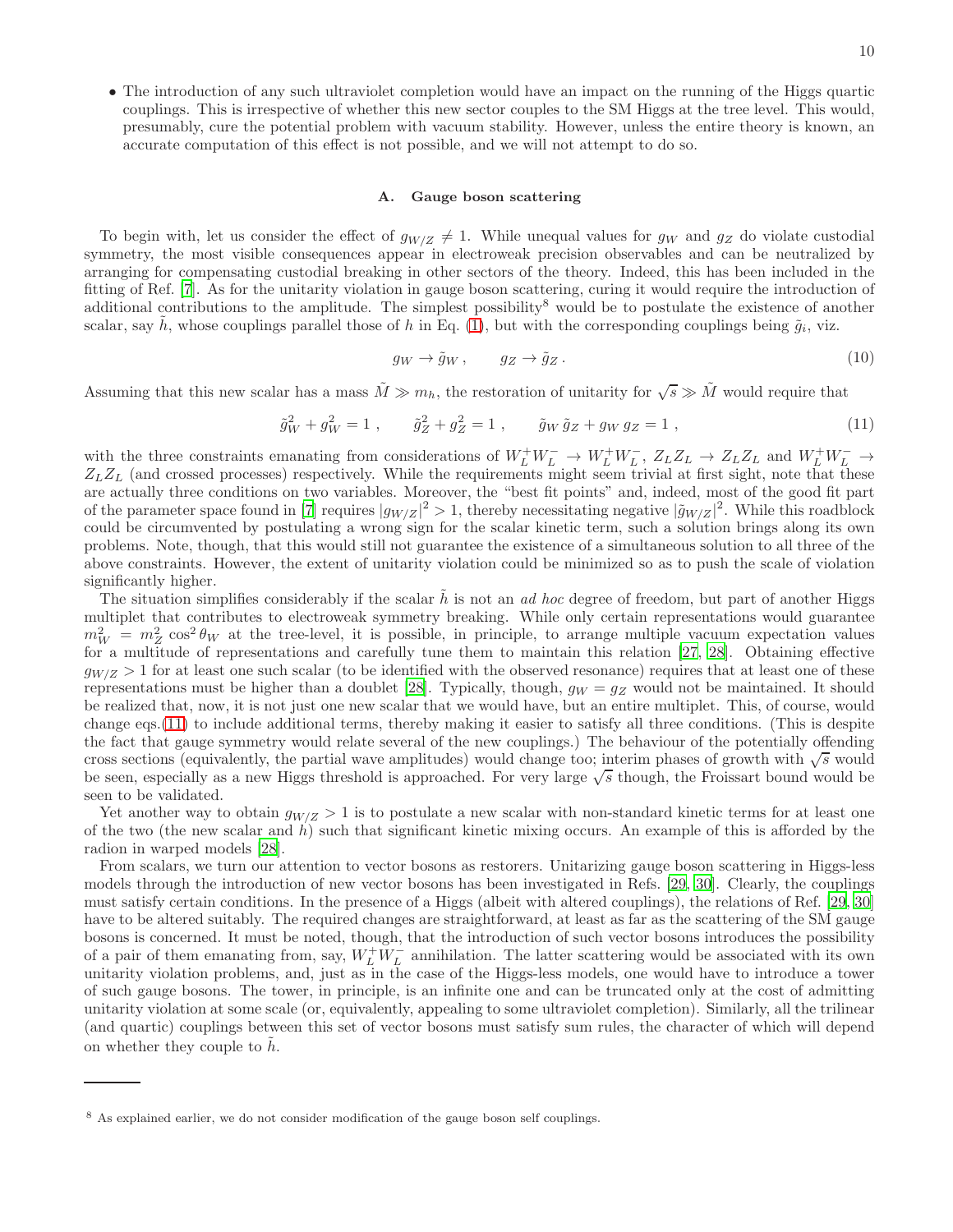Finally, it should be noted that this role of unitarity restoration is not restricted to only scalars and vector bosons, but can also be assumed by higher-spin bosons. The inclusion of the latter, though, brings a whole new set of problems to the table, and we desist from any discussion of the same.

### B. Gauge boson annihilation to fermion pairs

The introduction of a new scalar  $\tilde{h}$  could, in principle, restore unitarity for such processes. Once again, denoting the coupling of h to a  $t\bar{t}$  pair through a form analogous to Eq. [\(1\)](#page-1-1), but with  $g_t \to \tilde{g}_t$ , we can express the conditions for unitarity restoration as

$$
\tilde{g}_t \tilde{g}_W + g_t g_W = 1 , \qquad \tilde{g}_t \tilde{g}_Z + g_t g_Z = 1 . \qquad (12)
$$

As before, we are faced with the problem of simultaneous solution of both these constraints, especially once  $\tilde{g}_{W/Z}$  are determined from considerations of gauge boson scattering (see preceding section). Of course, with the amplitude here growing only as  $\sqrt{s}/m_W$ , a lack of cancellation can be accommodated to a relatively larger degree, yet postponing unitarity violation to  $\sqrt{s} > 10$  TeV, or even later.

The main problem, though, is that the best fit requires  $g_t g_{W/Z} \sim -1$ . This, of course, entails having  $\tilde{g}_t \tilde{g}_{W/Z} \sim 2$ , or, in other words, rather large couplings for the  $h$ . Of particular importance is the fact that the inclusion of scalars in larger representations of  $SU(2)$  (and ascribing vacuum expectation values to them) as in the preceding section, not only does not help, but actually worsens the situation. The reason is easy to see. As such large representations would not couple to the top quark (barring non-renormalizable terms), if the wavefunction of the observed resonance were to carry a significant fraction of such a state, its coupling to the top would actually be reduced from the SM value. This, of course, goes against current observations. Thus, one is left with the problem of arranging a large  $\tilde{g}_t$ . Within the ambit of a phenomenological Lagrangian, this is admissible and can be arranged by invoking a suitably large Yukawa coupling (renormalizable if the extra higgs field is a doublet, and nonrenormalizable otherwise). However, note, that such a Yukawa coupling would grow rapidly with energy and one would be faced with a Landau pole. An alternative could be to consider new fermions or gauge bosons which may not couple to our familiar Higgs doublet. However, it is easy to see that this does not help as long as the latter behave canonically.

To summarise, the introduction of a new (set of) scalars with carefully constructed couplings seems to offer the simplest solution to the conundrum. A strictly phenomenological approach, on the other hand, would be given by ascribing form factor behaviour to the deviations. For example, consider the replacement

$$
\delta g_i \to \delta g_i^0 \left(\frac{2 m_h^2}{s + m_h^2}\right)^{n_i} , \qquad n_i \ge 1 , \qquad i = t, W, Z
$$

This, clearly would restore unitarity at large energies. This has the further advantage that this permits an examination of the behaviour of the coupling at different energies, thereby permitting some insight into the structure of the deviation once more data is available. Of course, a more generic form factor can be used instead, even correcting for the lack of gauge invariance that the simple-minded expression above entails. This, though, takes us to the regime of electroweak chiral Lagrangians and we shall not delve into it any further.

# <span id="page-10-0"></span>VI. FUTURE OUTLOOK AND CONCLUSIONS

Assuming that the Higgs couplings to the SM fields are arbitrary but consistent with general principles like Lorentz invariance and hermiticity, we tried to see whether the present data gives any hint of new physics beyond the SM. A particularly sensitive probe is offered by considerations of unitarity in gauge boson scattering. We have considered several such scattering amplitudes, for polarized as well as unpolarized gauge bosons, and partial wave unitarity is seen to break down at about  $\sqrt{s} \gtrsim 4$  TeV for coupling values preferred by the fits.

Even if this can be prevented by restoring the  $hWW$  and  $hZZ$  vertices to their SM values (especially since the best fits, anyway, call for only small deviations), we are still faced two rather interesting issues. Indeed, the most important parameter in the study is the top quark Yukawa coupling, which might even have a sign opposite to that of the SM prediction. because of the apparent excess of Higgs to diphoton decay rate. We explored the consequences of such a wrong-sign coupling.

There are two places where the wrong-sign Yukawa coupling can play havoc. The first is the unitarity in gauge boson annihilation to a tt pair. This effect can be traced to a term in the scattering amplitude which is proportional to the product of the top quark Yukawa coupling and the  $hVV$  coupling. With the sign flip of this term, the amplitudes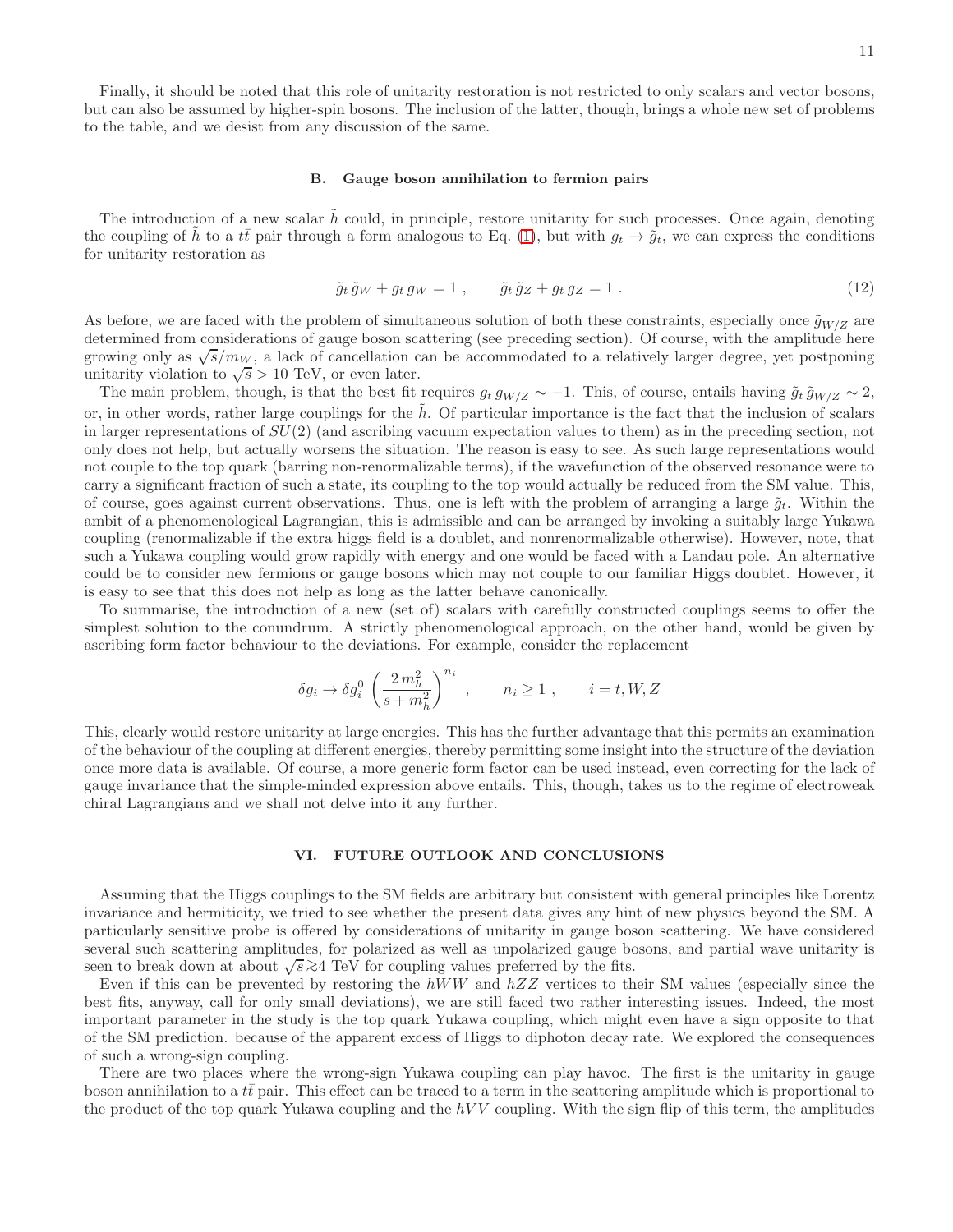grow up instead of going down and one sees unitarity violation at  $\sqrt{s} \gtrsim 5$  TeV. Thus, this indicates some new physics which takes over at a few TeV scale and restores unitarity as well as gauge invariance, which is apparently broken by Eq. [\(6\)](#page-3-1).

The second place is the stability of the electroweak vacuum. The Higgs quartic coupling  $\lambda$  becomes negative if the magnitude of the top Yukawa coupling increases even a little from its SM value (only  $|g_t|$  is important here, and not the sign of  $g_t$ ). The point where the vacuum becomes unstable is a sensitive function of  $g_t$ , but for our benchmark points, occur between 1 and 10 TeV, a region already indicated by the unitarity violation. Again, this asks for some new degrees of freedom, which couple to the Higgs and make the vacuum stable (so these should better be bosonic in nature). Of course, whether the cutoff of the theory is at the Planck scale or at a few TeVs does not affect the  $h \to \gamma \gamma$  rate as this must always be finite.

It might be argued that the departures from standard couplings as suggested by the data are based on global analyses, where other couplings are simultaneously assuming non-standard values. This could be construed to mean that a complete analysis will have to take into account the role of the other modified couplings in the evolution of  $\lambda$ as well as in ensuring unitarity in scattering phenomena. While, as a principle, this is certainly true, note that our analysis has included all of the relevant dimension-4 terms that can be written down in terms of the SM fields alone. Although the inclusion of subdominant terms would alter the quantitative details of our conclusions, no qualitative change would be brought about.

Thus, if the initial trend—in particular the excess in diphoton channel—persists in the new data, this might lead to some indirect evidence of new physics which is lurking close. It is worthwhile to consider the possibility that the accumulation of further luminosity would reduce the discrepancy between the data and the SM expectations, without completely obliterating it. Were this to be the case, one would still need small but non-zero values for one or more anomalous couplings. A direct measurement of such small changes in the effective couplings would be well-nigh impossible, especially in the LHC environment. Pending future experiments, considerations of unitarity and vacuum instability would then consist of the best "evidence" for a relatively low-lying threshold. However, if the effective couplings shift by less than 10% of their SM values, the minimum required scale for new physics would rise to  $\sim 100$ TeV.

Recently, both ATLAS and CMS have updated their results for Higgs search at  $\sqrt{s} = 8$  TeV. These include not only those for the channels that form the core of our analysis, namely  $h \to \gamma \gamma$  [\[31](#page-14-24), [32](#page-14-25)],  $h \to ZZ^*$  [\[33](#page-14-26), [34](#page-14-27)] and  $h \to WW^*$  [\[35](#page-14-28), [36](#page-14-29)], but also for others such as  $h \to Z\gamma$  [\[37,](#page-14-30) [38\]](#page-14-31). Based on these, it has been variously claimed that the observations are almost perfectly in consonance with the SM expectations. However, a careful examination betrays a persisting lack of consistency between the various measurements. The large variations in the data, alongwith the data in  $h \to b\bar{b}$  [\[39,](#page-14-32) [40\]](#page-14-33) as well as  $h \to \tau^+\tau^-$  [\[41,](#page-14-34) [42\]](#page-14-35) has led to subsequent fits [\[11,](#page-14-4) [12\]](#page-14-6). Although these are in the spirit of earlier fits [\[5](#page-13-4)[–7](#page-14-0)], the incorporation of new data has led to a shift in the best fit values for the couplings somewhat away from those of Ref. [\[7](#page-14-0)]. Notwithstanding these changes, the most important message is that the values for  $g_{t,W,Z}$ can yet be far away from those within the SM. In particular,  $g_t$  can be substantially different from unity [\[11,](#page-14-4) [12](#page-14-6)] (with the central issue of this paper still remaining a concern). It should be appreciated, though, that these are yet early days of Higgs physics and the central values may yet shift!

#### Note added.

While the work was being completed, we became aware of a similar work in progress [\[43\]](#page-14-36).

#### Acknowledgments

The authors thank Biswarup Mukhopadhyaya for collaboration during the early phase of the investigation and G. Rajasekaran for an insightful comment. D.C. thanks Debashis Ghoshal for useful discussions. R.I. was supported by CSIR, Government of India, under grant 09/045(0872)/2009-EMR-I. A.K. was supported by CSIR, Government of India (project no. 03(1135)/9/EMR-II), and also by the DRS programme of the UGC, Government of India.

#### Appendix A: Momenta, Polarizations and Helicity Amplitudes

In our calculations we have denoted the momenta of the particles as follows

<span id="page-11-0"></span>
$$
k_1 = \frac{\sqrt{s}}{2}(1, 0, 0, \beta_V); \quad k_2 = \frac{\sqrt{s}}{2}(1, 0, 0, -\beta_V);
$$
  

$$
k_3 = \frac{\sqrt{s}}{2}(1, \beta_t s_\theta, 0, \beta_t c_\theta); \quad k_4 = \frac{\sqrt{s}}{2}(1, -\beta_t s_\theta, 0, -\beta_t c_\theta),
$$
 (A1)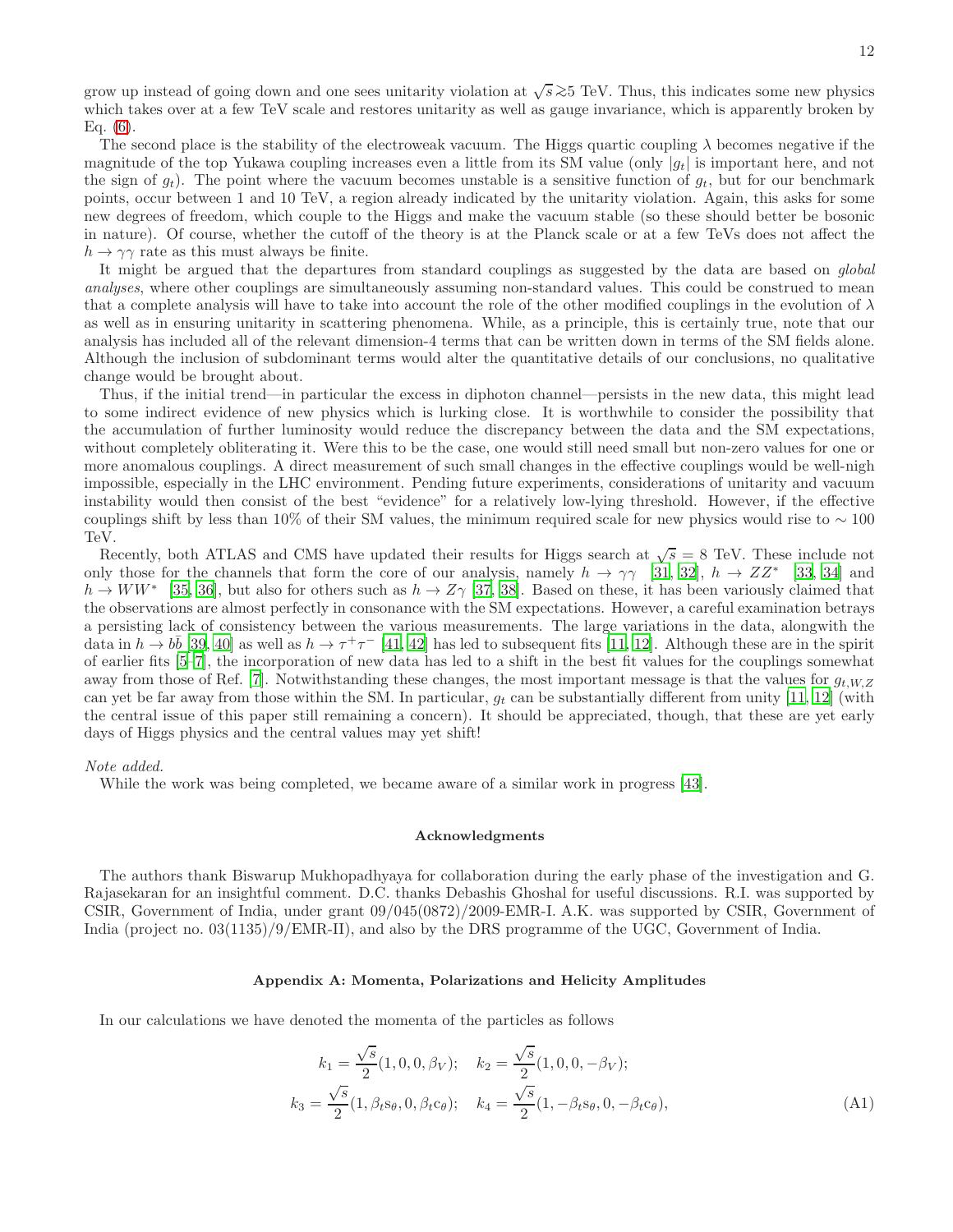13

where  $\sqrt{s}$  is the CM energy,  $\beta_V = \sqrt{1 - 4m_V^2/s}$  and  $\beta_t = \sqrt{1 - 4m_t^2/s}$ .  $V = W^{\pm}$ , Z in the appropriate cases. The polarization vectors have been denoted as

<span id="page-12-2"></span>
$$
\epsilon_{k_1}^{\hat{\lambda}} = \frac{1}{\sqrt{2}} (-\hat{\lambda} \epsilon_1 - i \hat{\lambda}^2 \epsilon_2) + (1 - \hat{\lambda}^2) \epsilon_3; \qquad \epsilon_{k_2}^{\hat{\lambda}} = \frac{1}{\sqrt{2}} (\hat{\lambda} \epsilon_1 - i \hat{\lambda}^2 \epsilon_2) + (1 - \hat{\lambda}^2) \epsilon_4; \tag{A2}
$$

where  $\hat{\lambda} = 0$  corresponds to the longitudinal and  $\hat{\lambda} = \pm$  are the transverse polarizations.  $\epsilon_i$  are as follows

$$
\epsilon_1 = (0, 1, 0, 0); \quad \epsilon_2 = (0, 0, 1, 0); \quad \epsilon_3 = \frac{\sqrt{s}}{2m_V} (\beta_V, 0, 0, 1); \quad \epsilon_4 = \frac{\sqrt{s}}{2m_V} (\beta_V, 0, 0, -1).
$$
 (A3)

The helicity states of top quarks are given by

<span id="page-12-1"></span>
$$
\chi_+(k_3) = \begin{pmatrix} c_{\theta/2} \\ s_{\theta/2} \end{pmatrix}, \quad \chi_-(k_3) = \begin{pmatrix} -s_{\theta/2} \\ c_{\theta/2} \end{pmatrix}; \quad \chi_+(k_4) = \begin{pmatrix} s_{\theta/2} \\ -c_{\theta/2} \end{pmatrix}, \quad \chi_-(k_4) = \begin{pmatrix} c_{\theta/2} \\ s_{\theta/2} \end{pmatrix}.
$$
 (A4)

From [\(A4\)](#page-12-1) we can get the 4-component Dirac spinors as

$$
u(p,\hat{\lambda}) = \begin{pmatrix} \omega_{-\hat{\lambda}}(p) \ \chi_{\hat{\lambda}}(\hat{\mathbf{p}}) \\ \omega_{\hat{\lambda}}(p) \ \chi_{\hat{\lambda}}(\hat{\mathbf{p}}) \end{pmatrix}; \qquad v(p,\hat{\lambda}) = \begin{pmatrix} -\hat{\lambda}\omega_{\hat{\lambda}}(p) \ \chi_{-\hat{\lambda}}(\hat{\mathbf{p}}) \\ \hat{\lambda}\omega_{-\hat{\lambda}}(p) \ \chi_{-\hat{\lambda}}(\hat{\mathbf{p}}) \end{pmatrix}.
$$
 (A5)

Here we have defined  $\omega_{\hat{\lambda}}(p) = \sqrt{E + \hat{\lambda}|\mathbf{p}|}.$ 

Using the momenta from  $(A1)$ , polarizations and helicity states from  $(A2)$ ,  $(A4)$  respectively and the taking the effective Lagrangian of Eq. [\(1\)](#page-1-1), we get the helicity amplitudes for  $W^+W^- \to t\bar{t}$  as

$$
\mathcal{M}_{0011}^{\gamma s} = -\frac{2}{3} g^2 s_W^2 \frac{1}{s} \frac{m_t}{m_W^2} \beta_W \sqrt{s} \left( s + 2m_W^2 \right) c_\theta ,
$$
\n
$$
\mathcal{M}_{0011}^{Zs} = -g^2 \left[ 1 - \frac{8}{3} s_W^2 \right] \frac{1}{s - m_W^2} \frac{m_t}{4m_W^2} \beta_W \sqrt{s} \left( s + 2m_W^2 \right) c_\theta ,
$$
\n
$$
\mathcal{M}_{0011}^t = -\frac{g^2}{2} |V_{tb}|^2 \frac{1}{t} \frac{m_t}{8m_W^2} s^{3/2} [\beta_W (1 - \beta_W^2) c_\theta - 2\beta_t c_\theta^2 + \beta_t (1 + \beta_W^2)],
$$
\n
$$
\mathcal{M}_{0011}^h = -g_t g_W \frac{g^2 m_t}{2} \frac{1}{s - m_h^2} \frac{1}{2} \beta_t \sqrt{s} \left( \frac{s}{m_W^2} - 2 \right) \tag{A6}
$$

Similarly we get the helicity amplitudes for  $ZZ \to t\bar{t}$  as

$$
\mathcal{M}_{0011}^{t} = -[(g_{L}^{Zt})^{2} + (g_{R}^{Zt})^{2}] \frac{1}{t - m_{t}^{2}} \frac{m_{t}}{8m_{Z}^{2}} s^{3/2} [\beta_{Z}(1 - \beta_{Z}^{2})c_{\theta} - 2\beta_{t}c_{\theta}^{2} + \beta_{t}(1 + \beta_{Z}^{2})] \n+ g_{L}^{Zt} g_{R}^{Zt} \frac{1}{t - m_{t}^{2}} \frac{m_{t}}{4m_{Z}^{2}} s^{3/2} [\beta_{t}(1 + \beta_{Z}^{2}) - 2\beta_{Z}c_{\theta}], \n\mathcal{M}_{0011}^{u} = -[(g_{L}^{Zt})^{2} + (g_{R}^{Zt})^{2}] \frac{1}{u - m_{t}^{2}} \frac{m_{t}}{8m_{Z}^{2}} s^{3/2} [-\beta_{Z}(1 - \beta_{Z}^{2})c_{\theta} - 2\beta_{t}c_{\theta}^{2} + \beta_{t}(1 + \beta_{Z}^{2})] \n+ g_{L}^{Zt} g_{R}^{Zt} \frac{1}{u - m_{t}^{2}} \frac{m_{t}}{4m_{Z}^{2}} s^{3/2} [\beta_{t}(1 + \beta_{Z}^{2}) + 2\beta_{Z}c_{\theta}], \n\mathcal{M}_{0011}^{h} = -g_{t}g_{Z} \frac{g^{2}m_{t}}{4c_{W}^{2}} \frac{1}{s - m_{h}^{2}} \beta_{t} \sqrt{s} \left( \frac{s}{m_{Z}^{2}} - 2 \right), \tag{A7}
$$

where  $g_L^{Zt} = -\frac{g}{2c_1}$  $2c_W$  $\left(1-\frac{4}{3}\right)$  $rac{1}{3}$ s<sup>2</sup><sub>W</sub>  $\Bigg), \ g_R^{Zt} = \frac{g}{2c}$  $2c_W$ 4  $\frac{4}{3}$ s<sup>2</sup><sub>*W*</sub> = sin<sup>2</sup>  $\theta_W$ , c<sup>2</sup><sub>*W*</sub> = cos<sup>2</sup>  $\theta_W$  and  $\theta_W$ , the Weinberg angle.

### <span id="page-12-0"></span>Appendix B: Beta Functions

We give the beta functions used in our calculation from the appendix of Ref. [\[44\]](#page-14-37). The beta function for a generic coupling  $X$  is given as:

$$
\mu \frac{\mathrm{d}X}{\mathrm{d}\mu} = \beta_X = \sum_{i} \frac{\beta_X^{(i)}}{(16\pi^2)^i} \,. \tag{B1}
$$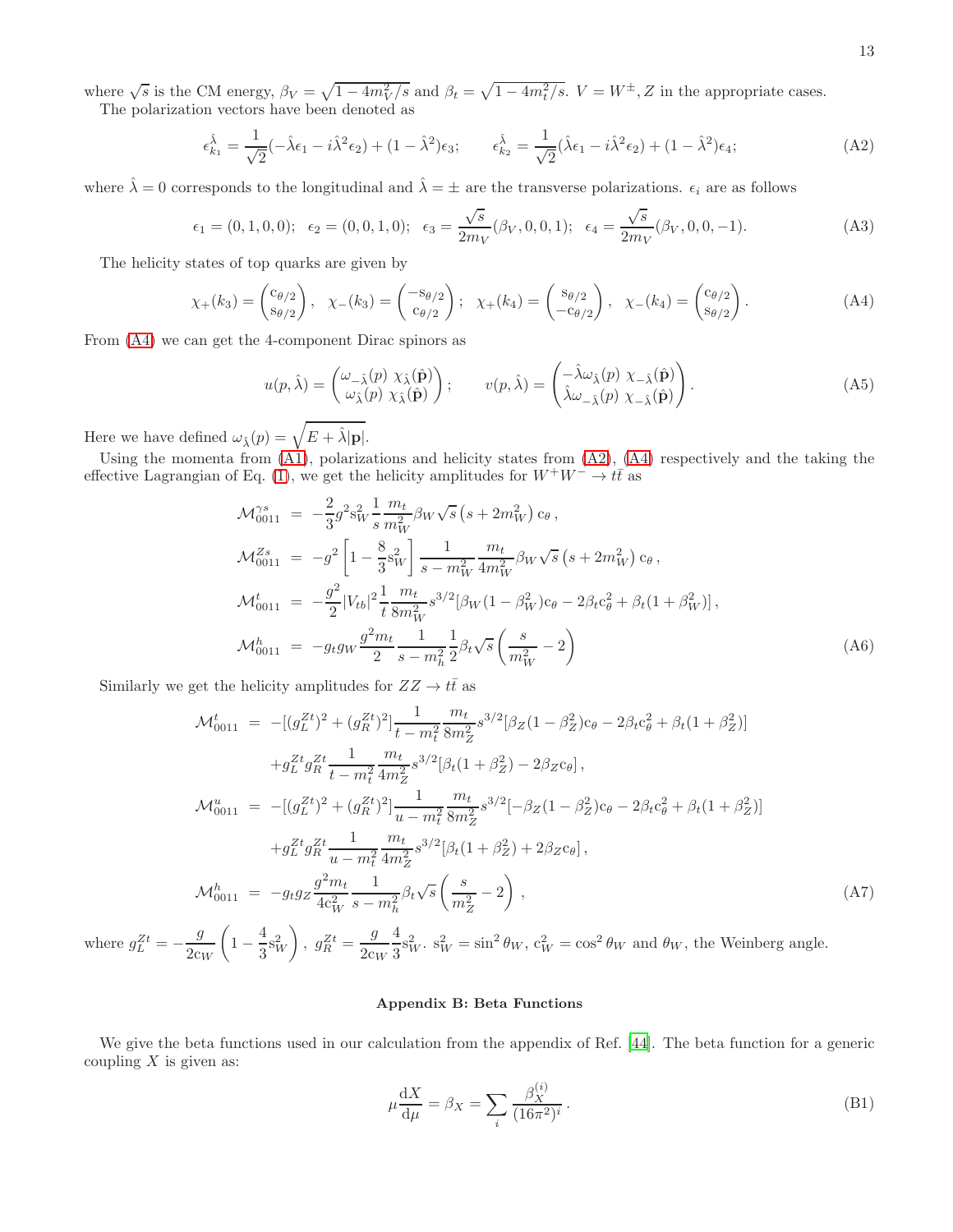The beta functions are given, above  $m_t$  but below any new degrees of freedom, by [\[25\]](#page-14-18):

<span id="page-13-5"></span>
$$
\beta_{\lambda}^{(1)} = 24\lambda^2 + 12\lambda h_t^2 - 6h_t^4 - 3\lambda g_1^2 - 9\lambda g_2^2 + \frac{3}{4}g_2^4 + \frac{3}{8}(g_1^2 + g_2^2)^2,
$$
\n
$$
\beta_{h_t}^{(1)} = \frac{9}{2}h_t^3 - \frac{17}{12}h_t g_1^2 - \frac{9}{4}h_t g_2^2 - 8h_t g_3^2,
$$
\n
$$
\beta_{g_1}^{(1)} = \frac{41}{6}g_1^3, \qquad \beta_{g_2}^{(1)} = -\frac{19}{6}g_2^3, \qquad \beta_{g_3}^{(1)} = -7g_3^3,
$$
\n
$$
\beta_{\lambda}^{(2)} = -312\lambda^3 - 144\lambda^2 h_t^2 - 3\lambda h_t^4 + 36\lambda^2 g_1^2 + 108\lambda^2 g_2^2 + 80\lambda h_t^2 g_3^2 + \frac{45}{2}\lambda h_t^2 g_2^2 + \frac{85}{6}\lambda h_t^2 g_1^2
$$
\n
$$
-\frac{73}{8}\lambda g_2^4 + \frac{39}{4}\lambda g_2^2 g_1^2 + \frac{629}{24}\lambda g_1^4 + 30h_t^6 - 32h_t^4 g_3^2 - \frac{8}{3}h_t^4 g_1^2 - \frac{9}{4}h_t^2 g_2^4
$$
\n
$$
+\frac{21}{2}h_t^2 g_2^2 g_1^2 - \frac{19}{4}h_t^2 g_1^4 + \frac{305}{16}g_2^6 - \frac{289}{48}g_2^4 g_1^2 - \frac{559}{48}g_2^2 g_1^4 - \frac{379}{48}g_1^6,
$$
\n
$$
\beta_{h_t}^{(2)} = 6\lambda^2 h_t - 12\lambda h_t^3 - 12h_t^5 + \frac{131}{16}h_t^3 g_1^2 + \frac{1187}{216}h_t g_1^4 - \frac{3}{4}h_t g_1^2 g_2^2 + \frac{19}{9}h_t g_1^2 g_3^2 + \frac{225}{16}h_t^
$$

In the above,  $\lambda$  is the quartic Higgs coupling,  $h_t$ , the top Yukawa coupling,  $g_1, g_2$  and  $g_3$  are the  $U(1)_Y, SU(2)_L$  and  $SU(3)_C$  couplings respectively. As the evolution of  $h_t$  involves  $h_t$  itself rather than the SM top Yukawa coupling  $\sqrt{2}m_t/v = h_t/g_t$ , no new RGE appears; the existence of a nontrivial  $g_t$  manifests itself only through the replacement  $h_t^{SM} \to h_t = g_t h_t^{SM}$  in each of the eqs.[\(B2\)](#page-13-5). Also note that our description is purely phenomenological and no dynamic origin is ascribed to  $g_t$  (doing so would need a specific ultraviolet completion).

- <span id="page-13-0"></span>[1] G. Aad *et al.* [ATLAS Collaboration], Phys. Lett. B **716**, 1 (2012) [\[arXiv:1207.7214](http://arxiv.org/abs/1207.7214) [hep-ex]];
- G. Aad et al. [ATLAS Collaboration], Phys. Rev. D 86, 032003 (2012) [\[arXiv:1207.0319](http://arxiv.org/abs/1207.0319) [hep-ex]].
- <span id="page-13-1"></span>[2] S. Chatrchyan et al. [CMS Collaboration], Phys. Lett. B **716**, 30 (2012) [\[arXiv:1207.7235](http://arxiv.org/abs/1207.7235) [hep-ex]].
- <span id="page-13-2"></span>[3] T. Aaltonen et al. [CDF and D0 Collaborations], Phys. Rev. Lett.  $109$ , 071804 (2012) [\[arXiv:1207.6436](http://arxiv.org/abs/1207.6436) [hep-ex]].
- <span id="page-13-3"></span>[4] S. Chatrchyan et al. [CMS Collaboration], Phys. Rev. Lett. 110, 081803 (2013).
- <span id="page-13-4"></span>[5] F. Bonnet, M. B. Gavela, T. Ota and W. Winter, Phys. Rev. D 85, 035016 (2012) [\[arXiv:1105.5140](http://arxiv.org/abs/1105.5140) [hep-ph]]; A. Azatov, R. Contino and J. Galloway, JHEP 1204, 127 (2012);
	- J.R. Espinosa, C. Grojean, M. Muhlleitner and M. Trott, [arXiv:1202.3697](http://arxiv.org/abs/1202.3697) [hep-ph];
	- P.P. Giardino, K. Kannike, M. Raidal and A. Strumia, [arXiv:1203.4254](http://arxiv.org/abs/1203.4254) [hep-ph];
	- T. Li, X. Wan, Y. Wang and S. Zhu, [arXiv:1203.5083](http://arxiv.org/abs/1203.5083) [hep-ph];
	- M. Rauch, [arXiv:1203.6826](http://arxiv.org/abs/1203.6826) [hep-ph];
	- M. Farina, C. Grojean, E. Salvioni, [arXiv:1205.0011](http://arxiv.org/abs/1205.0011) [hep-ph];
	- J.R. Espinosa, M. Muhlleitner, C. Grojean and M. Trott, [arXiv:1205.6790](http://arxiv.org/abs/1205.6790) [hep-ph];
	- J. Ellis and T. You, JHEP 1206 (2012) 140;
	- D. Carmi, A. Falkowski, E. Kuflik and T. Volanski, [arXiv:1202.3144](http://arxiv.org/abs/1202.3144) [hep-ph];
	- M. Duhrssen, S. Heinemeyer, H. Logan, D. Rainwater, G. Weiglein and D. Zeppenfeld, Phys. Rev. D 70 113009 (2004);
	- R. Lafaye, T. Plehn, M. Rauch, D. Zerwas and M. Duhrssen, JHEP 0908 009 (2009);
	- M. Klute, R. Lafaye, T. Plehn, M. Rauch and D. Zerwas, [arXiv:1205.2699](http://arxiv.org/abs/1205.2699) [hep-ph];
	- A. Azatov, R. Contino, D. Del Re, J. Galloway, M. Grassi and S. Rahatlou, [arXiv:1204.4817](http://arxiv.org/abs/1204.4817) [hep-ph];
	- S. Dawson and E. Furlan, Phys. Rev. D 86, 015021 (2012) [\[arXiv:1205.4733](http://arxiv.org/abs/1205.4733) [hep-ph]];
	- F. Bonnet, T. Ota, M. Rauch and W. Winter, Phys. Rev. D 86, 093014 (2012) [\[arXiv:1207.4599](http://arxiv.org/abs/1207.4599) [hep-ph]].
- [6] I. Low, J. Lykken and G. Shaughnessy, [arXiv:1207.1093](http://arxiv.org/abs/1207.1093) [hep-ph];
	- T. Corbett, O.J.P. Eboli, J. Gonzalez-Fraile and M.C. Gonzalez-Garcia, [arXiv:1207.1344](http://arxiv.org/abs/1207.1344) [hep-ph];
	- P.P. Giardino, K. Kannike, M. Raidal and A. Strumia, [arXiv:1207.1347](http://arxiv.org/abs/1207.1347) [hep-ph];
	- J. Ellis and T. You, [arXiv:1207.1693](http://arxiv.org/abs/1207.1693) [hep-ph];
	- J.R. Espinosa, C. Grojean, M. Muhlleitner and M. Trott, [arXiv:1207.1717](http://arxiv.org/abs/1207.1717) [hep-ph];
	- M. Montull and F. Riva, [arXiv:1207.1716](http://arxiv.org/abs/1207.1716) [hep-ph];